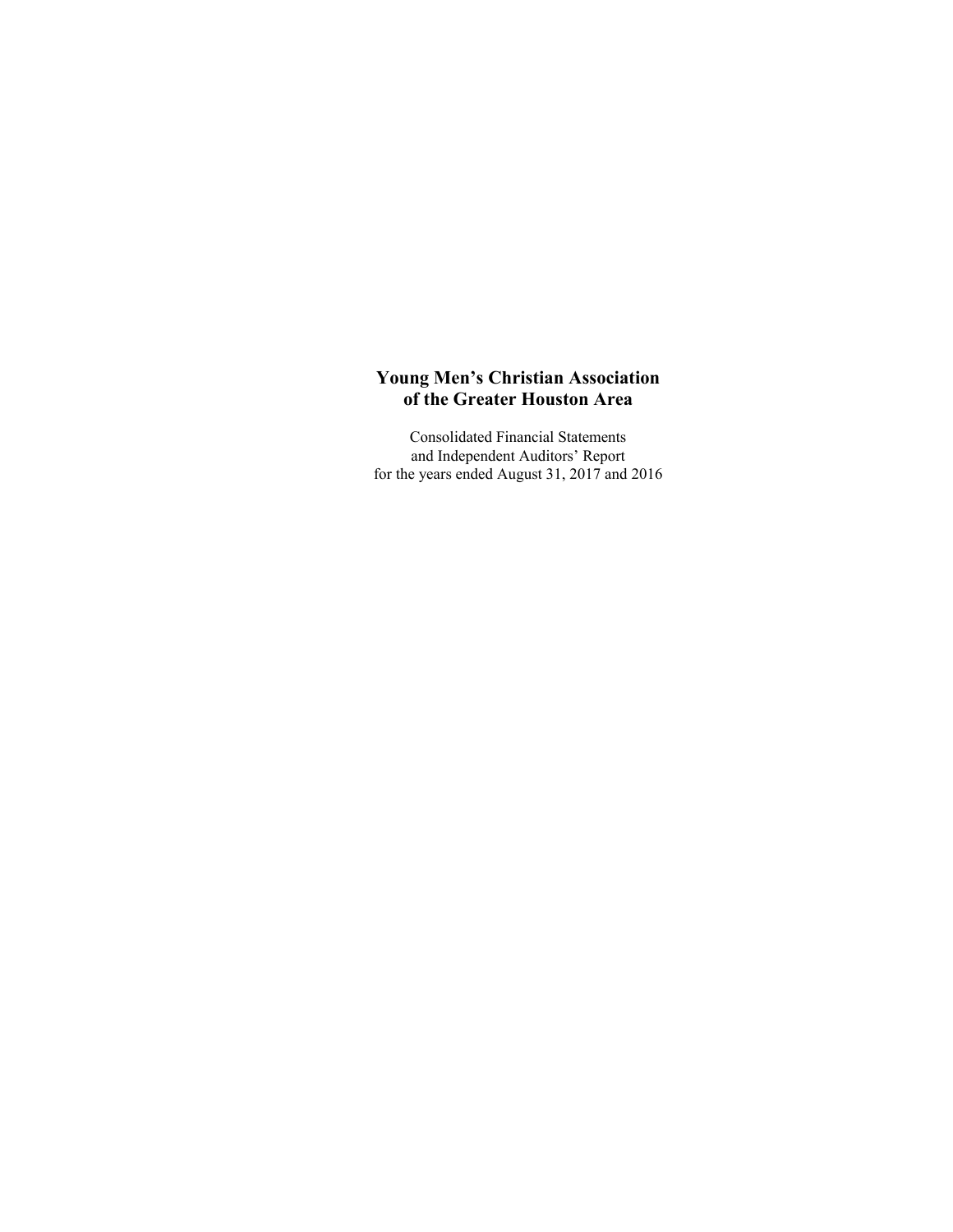Table of Contents

|                                                                                         | Page           |
|-----------------------------------------------------------------------------------------|----------------|
| <b>Independent Auditors' Report</b>                                                     | $\mathbf{1}$   |
| <b>Financial Statements:</b>                                                            |                |
| Consolidated Statements of Financial Position as of August 31, 2017 and 2016            | $\overline{3}$ |
| Consolidated Statement of Activities for the year ended August 31, 2017                 | 4              |
| Consolidated Statement of Activities for the year ended August 31, 2016                 | 5              |
| Consolidated Statement of Functional Expenses for the year ended August 31, 2017        | 6              |
| Consolidated Statement of Functional Expenses for the year ended August 31, 2016        | 7              |
| Consolidated Statements of Cash Flows for the years ended August 31, 2017 and 2016      | 8              |
| Notes to Consolidated Financial Statements for the years ended August 31, 2017 and 2016 | 9              |
| <b>Supplementary Information:</b>                                                       |                |
| Consolidating Statement of Financial Position as of August 31, 2017                     | 20             |
| Consolidating Statement of Activities for the year ended August 31, 2017                | 21             |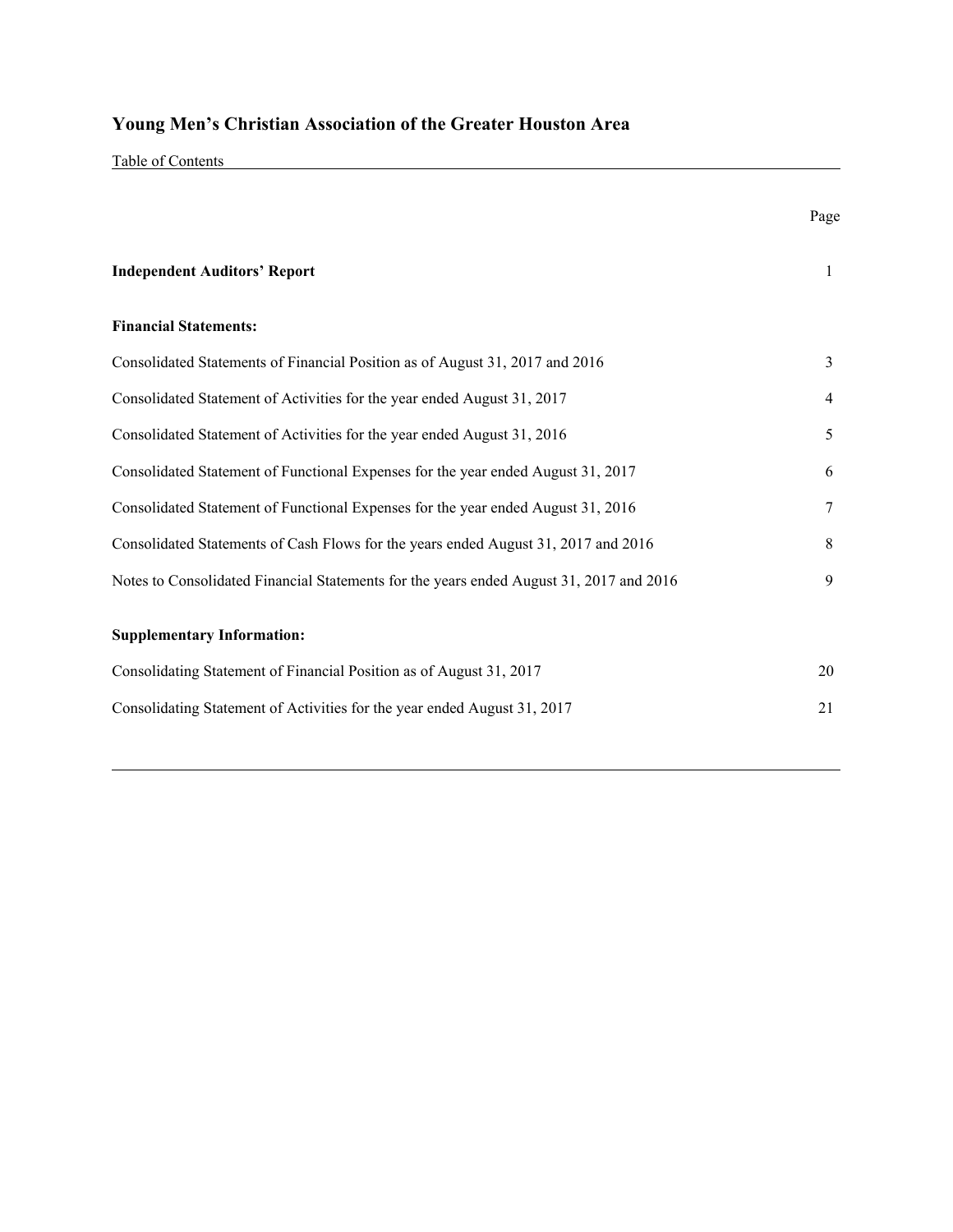

### **Independent Auditors' Report**

To the Board of Directors of Young Men's Christian Association of the Greater Houston Area:

### **Report on the Financial Statements**

We have audited the accompanying financial statements of Young Men's Christian Association of the Greater Houston Area (the YMCA) and its affiliate, YMCA of the Greater Houston Area Endowment Foundation (collectively the Association), which comprise the consolidated statements of financial position as of August 31, 2017 and 2016 and the related consolidated statements of activities, of functional expenses, and of cash flows for the years then ended, and the related notes to the financial statements.

#### *Management's Responsibility for the Financial Statements*

Management is responsible for the preparation and fair presentation of these financial statements in accordance with accounting principles generally accepted in the United States of America; this includes the design, implementation, and maintenance of internal control relevant to the preparation and fair presentation of financial statements that are free from material misstatement, whether due to fraud or error.

#### *Auditors' Responsibility*

Our responsibility is to express an opinion on these financial statements based on our audits. We conducted our audits in accordance with auditing standards generally accepted in the United States of America and the standards applicable to financial audits contained in *Government Auditing Standards,* issued by the Comptroller General of the United States. Those standards require that we plan and perform our audits to obtain reasonable assurance about whether the financial statements are free from material misstatement.

An audit involves performing procedures to obtain audit evidence about the amounts and disclosures in the financial statements. The procedures selected depend on the auditors' judgment, including the assessment of the risks of material misstatement of the financial statements, whether due to fraud or error. In making those risk assessments, the auditor considers internal control relevant to the entity's preparation and fair presentation of the financial statements in order to design audit procedures that are appropriate in the circumstances, but not for the purpose of expressing an opinion on the effectiveness of the entity's internal control. Accordingly, we express no such opinion. An audit also includes evaluating the appropriateness of accounting policies used and the reasonableness of significant accounting estimates made by management, as well as evaluating the overall presentation of the financial statements.

We believe that the audit evidence we have obtained is sufficient and appropriate to provide a basis for our audit opinion.

#### *Opinion*

In our opinion, the financial statements referred to above present fairly, in all material respects, the consolidated financial position of the Association as of August 31, 2017 and 2016 and the changes in its net assets and its cash flows for the years then ended in accordance with accounting principles generally accepted in the United States of America.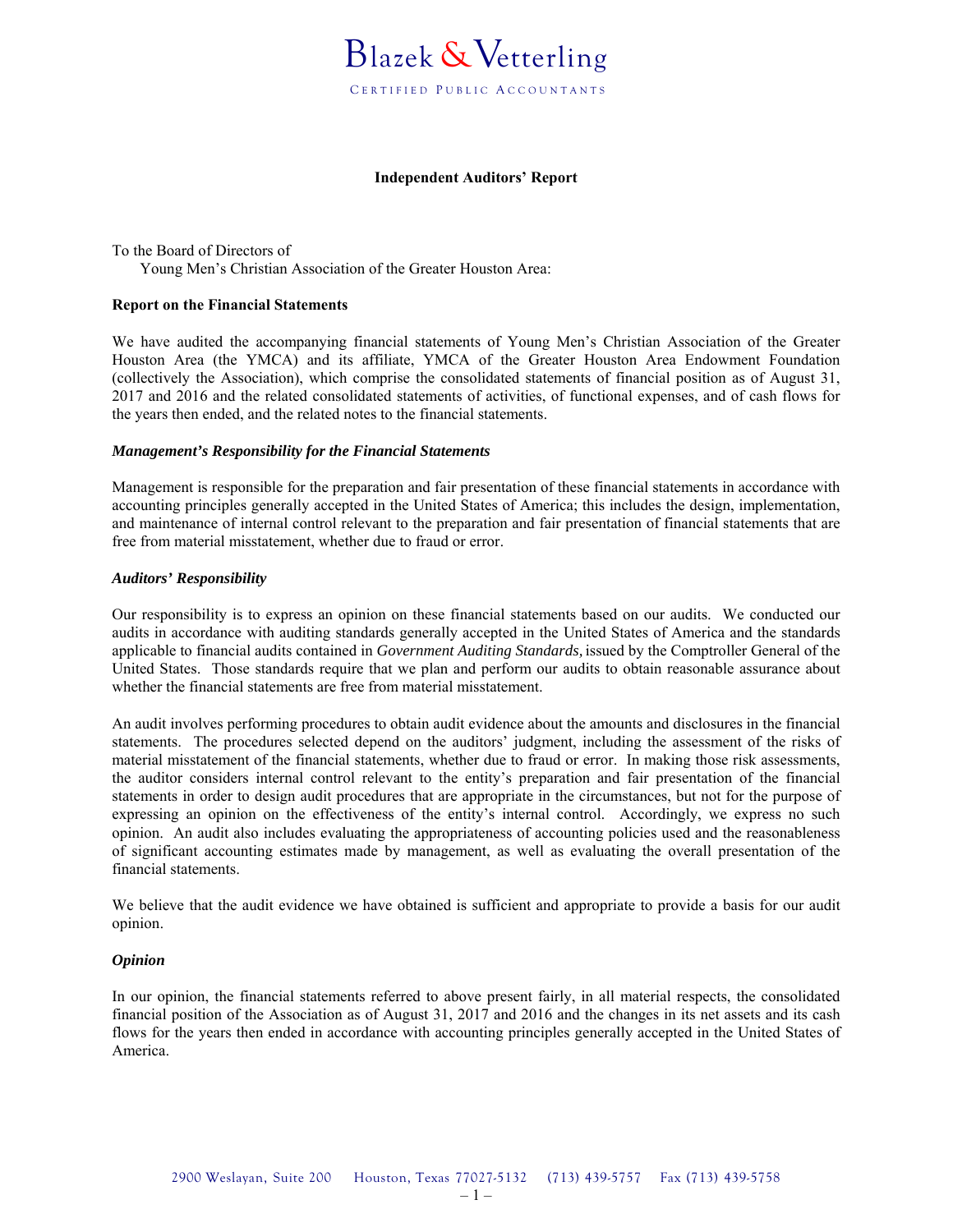## *Supplementary Information*

Our audit was conducted for the purpose of forming an opinion on the financial statements as a whole. The accompanying supplementary information included in the consolidating statement of financial position as of August 31, 2017 and consolidating statement of activities for the year ended August 31, 2017 is presented for purposes of additional analysis and is not a required part of the financial statements. Such information is the responsibility of management and was derived from and relates directly to the underlying accounting and other records used to prepare the financial statements. The information has been subjected to the auditing procedures applied in the audit of the financial statements and certain additional procedures, including comparing and reconciling such information directly to the underlying accounting and other records used to prepare the financial statements or to the financial statements themselves, and other additional procedures in accordance with auditing standards generally accepted in the United States of America. In our opinion, the information is fairly stated, in all material respects, in relation to the financial statements as a whole.

## **Report Required by Government Auditing Standards**

In accordance with *Government Auditing Standards*, we have also issued our report dated February 6, 2018 on our consideration of the Association's internal control over financial reporting and on our tests of its compliance with certain provisions of laws, regulations, contracts, and grant agreements and other matters. The purpose of that report is solely to describe the scope of our testing of internal control over financial reporting and compliance and the results of that testing, and not to provide an opinion on the effectiveness of the Association's internal control over financial reporting or on compliance. That report is an integral part of an audit performed in accordance with *Government Auditing Standards* in considering the Association's internal control over financial reporting and compliance.

Blazek & Vetterling

February 6, 2018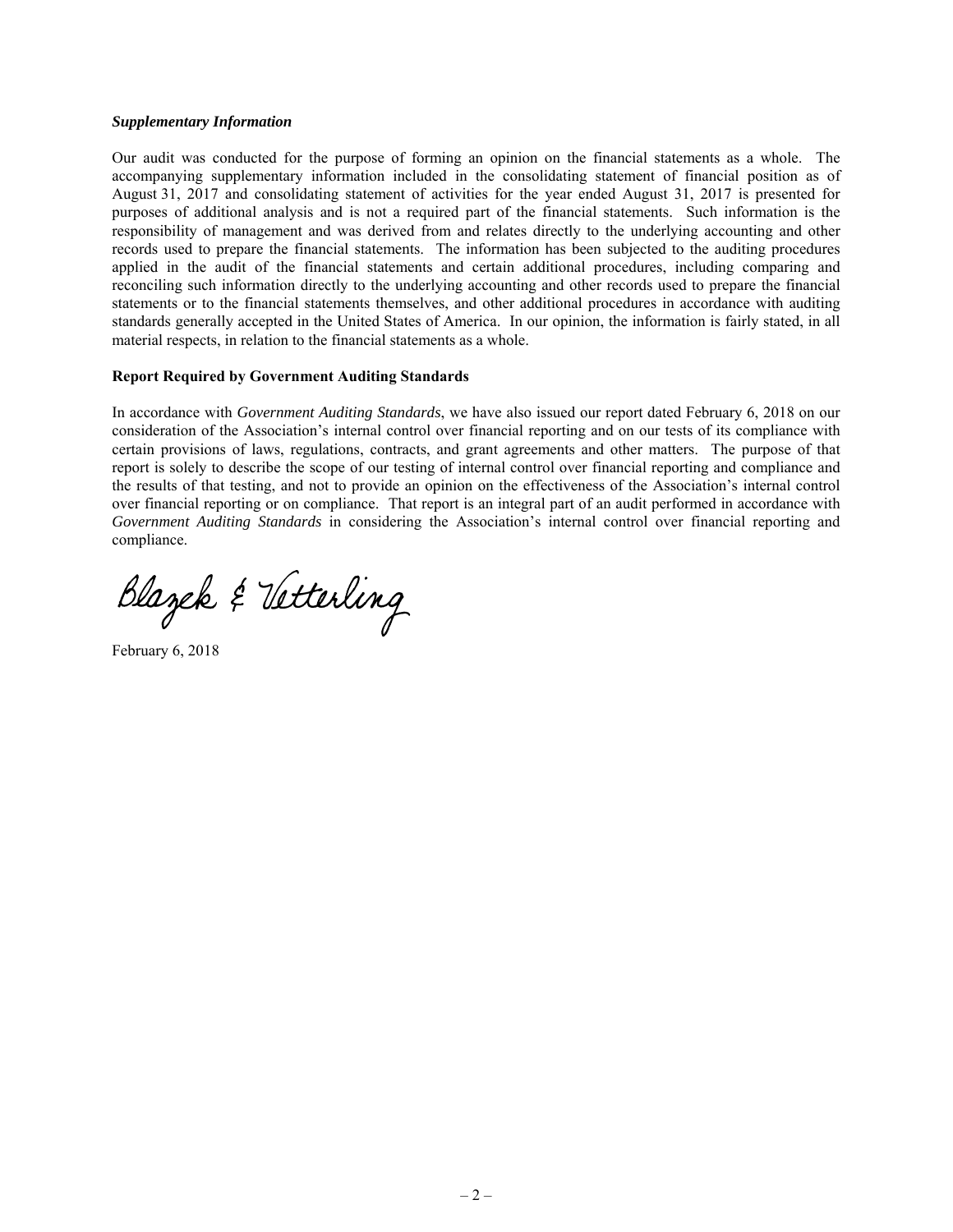Consolidated Statements of Financial Position as of August 31, 2017 and 2016

|                                                                       | 2017               | 2016            |
|-----------------------------------------------------------------------|--------------------|-----------------|
| <b>ASSETS</b>                                                         |                    |                 |
| Cash                                                                  | \$<br>1,646,203    | \$<br>3,863,825 |
| Accounts receivable                                                   | 2,181,196          | 1,758,938       |
| United Way allocation receivable                                      | 771,799            | 821,437         |
| Bequest receivable                                                    |                    | 1,063,414       |
| Operating pledges receivable, net (Note 2)                            | 1,768,932          | 656,545         |
| Prepaid expenses and other assets                                     | 1,196,264          | 709,271         |
| Land and buildings held for sale                                      |                    | 5,875,821       |
| Investments (Notes 3 and 4)                                           | 62,790,898         | 65,099,021      |
| Bond proceeds held in trust (Note 8)                                  | 5,670,000          | 5,670,000       |
| Cash restricted for building construction                             | 783,500            | 257,800         |
| Pledges receivable restricted for building construction, net (Note 2) | 4,167,772          | 2,839,524       |
| Property and equipment, net (Note 5)                                  | 223,682,688        | 224,638,627     |
| <b>TOTAL ASSETS</b>                                                   | \$304,659,252      | \$313,254,223   |
| LIABILITIES AND NET ASSETS                                            |                    |                 |
| Liabilities:                                                          |                    |                 |
| Accounts payable                                                      | \$<br>4,354,894    | \$<br>2,838,198 |
| Construction payable                                                  | 991,958            | 1,335,141       |
| Accrued expenses                                                      | 3,596,434          | 3,556,345       |
| Funds held for others                                                 | 12,616             | 25,786          |
| Deferred revenue                                                      | 3,053,401          | 3,264,638       |
| Split-interest agreement liabilities (Note 6)                         | 120,579            | 123,180         |
| Derivative agreements (Notes 4 and 7)                                 | 1,104,395          | 2,446,310       |
| Bonds payable, net (Note 8)                                           | 136,483,285        | 140,902,825     |
| <b>Total liabilities</b>                                              | <u>149,717,562</u> | 154,492,423     |
| Commitments (Notes 6 and 13)                                          |                    |                 |
| Net assets (Note 10):                                                 |                    |                 |
| Unrestricted                                                          | 145,647,876        | 152,387,055     |
| Temporarily restricted (Note 9)                                       | 7,822,707          | 5,003,638       |
| Permanently restricted                                                | 1,471,107          | 1,371,107       |
| Total net assets                                                      | 154,941,690        | 158,761,800     |
| TOTAL LIABILITIES AND NET ASSETS                                      | \$304,659,252      | \$313,254,223   |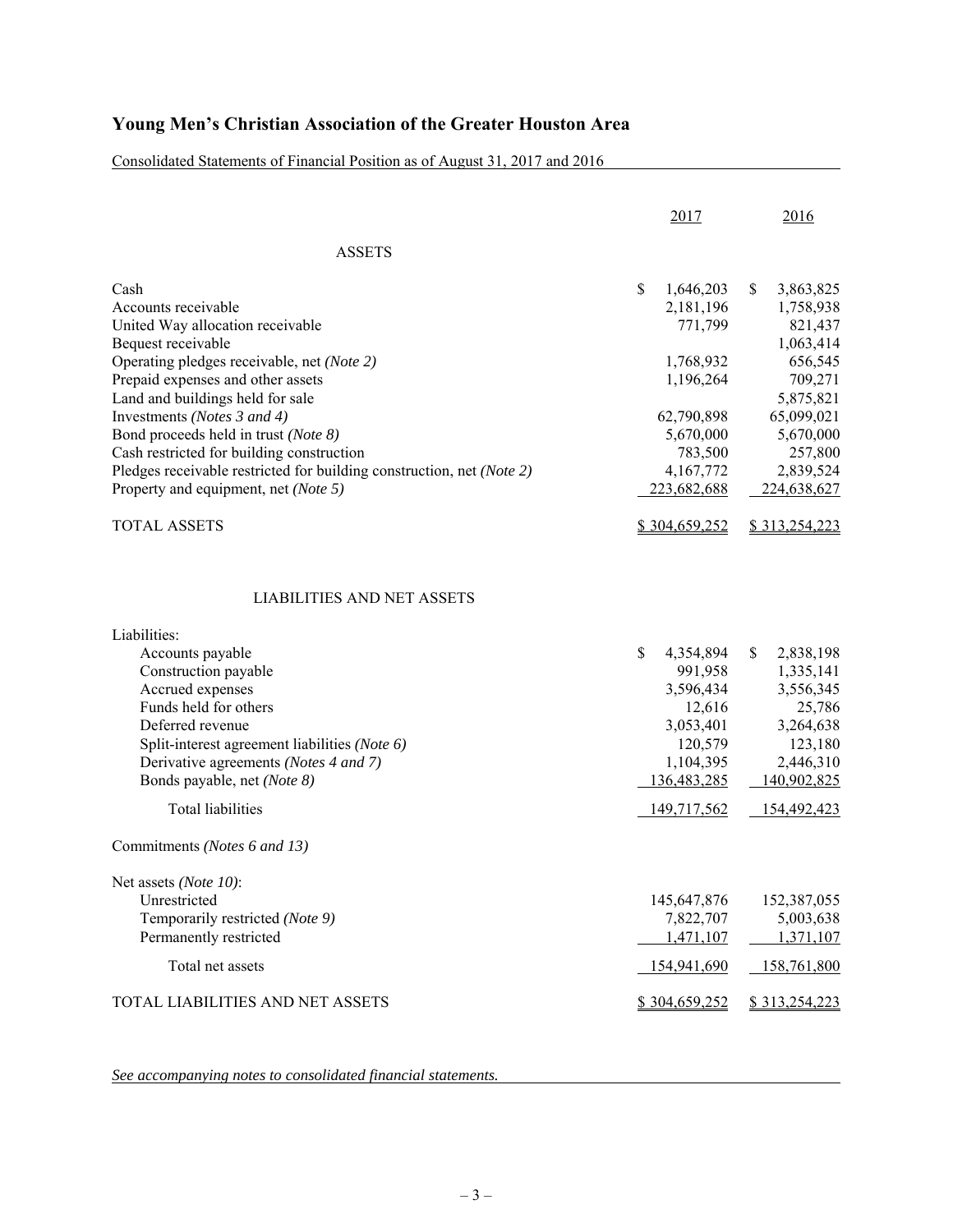Consolidated Statement of Activities for the year ended August 31, 2017

|                                                                                                                                                                                                                                                                                                                                         | <b>UNRESTRICTED</b>                                                                                                                              | TEMPORARILY<br><b>RESTRICTED</b>                    | PERMANENTLY<br><b>RESTRICTED</b> | <b>TOTAL</b>                                                                                                                                      |
|-----------------------------------------------------------------------------------------------------------------------------------------------------------------------------------------------------------------------------------------------------------------------------------------------------------------------------------------|--------------------------------------------------------------------------------------------------------------------------------------------------|-----------------------------------------------------|----------------------------------|---------------------------------------------------------------------------------------------------------------------------------------------------|
| <b>OPERATING REVENUE:</b><br>Membership dues and fees<br>Program fees<br>Government grants and contracts (Note 11)<br>Contributions<br>United Way allocation<br>Other grants and contracts<br>Special events<br>Direct donor benefit costs<br>Investment return, net (Note 3)<br>Net gain on sale of land and buildings<br>Other income | \$<br>60,082,824<br>35,608,271<br>18,181,645<br>6,443,029<br>2,700,589<br>1,959,935<br>1,421,908<br>(498,398)<br>162,546<br>1,305,942<br>479,411 | \$<br>7,941,267<br>60,108                           | 100,000<br>\$                    | \$<br>60,082,824<br>35,608,271<br>18,181,645<br>14,484,296<br>2,700,589<br>1,959,935<br>1,421,908<br>(498,398)<br>222,654<br>1,305,942<br>479,411 |
| Total operating revenue                                                                                                                                                                                                                                                                                                                 | 127,847,702                                                                                                                                      | 8,001,375                                           | 100,000                          | 135,949,077                                                                                                                                       |
| Net assets released from restrictions:<br>Capital expenditures<br>Expenditure for program purposes<br>Expiration of time restrictions<br>Total                                                                                                                                                                                          | 2,402,503<br>2,699,559<br>80,244<br>133,030,008                                                                                                  | (2,402,503)<br>(2,699,559)<br>(80,244)<br>2,819,069 | 100,000                          | 135,949,077                                                                                                                                       |
|                                                                                                                                                                                                                                                                                                                                         |                                                                                                                                                  |                                                     |                                  |                                                                                                                                                   |
| <b>OPERATING EXPENSES:</b><br>Program services:<br>Healthy Living<br>Youth Development<br>Social Responsibility<br>Total program services                                                                                                                                                                                               | 58,990,451<br>34,063,647<br>23,147,416<br>116,201,514                                                                                            |                                                     |                                  | 58,990,451<br>34,063,647<br>23,147,416<br>116,201,514                                                                                             |
|                                                                                                                                                                                                                                                                                                                                         |                                                                                                                                                  |                                                     |                                  |                                                                                                                                                   |
| Management and general<br>Fundraising                                                                                                                                                                                                                                                                                                   | 13,612,291<br>1,983,794                                                                                                                          |                                                     |                                  | 13,612,291<br>1,983,794                                                                                                                           |
| Total operating expenses                                                                                                                                                                                                                                                                                                                | 131,797,599                                                                                                                                      |                                                     |                                  | 131,797,599                                                                                                                                       |
| Changes in net assets from operating activities                                                                                                                                                                                                                                                                                         | 1,232,409                                                                                                                                        | 2,819,069                                           | 100,000                          | 4,151,478                                                                                                                                         |
| Change in value of derivative<br>agreements (Note 7)                                                                                                                                                                                                                                                                                    | 1,341,915                                                                                                                                        |                                                     |                                  | 1,341,915                                                                                                                                         |
| Loss on involuntary conversion (Note 14)                                                                                                                                                                                                                                                                                                | (9,313,503)                                                                                                                                      |                                                     |                                  | (9,313,503)                                                                                                                                       |
| <b>CHANGES IN NET ASSETS</b>                                                                                                                                                                                                                                                                                                            | (6,739,179)                                                                                                                                      | 2,819,069                                           | 100,000                          | (3,820,110)                                                                                                                                       |
| Net assets, beginning of year                                                                                                                                                                                                                                                                                                           | 152,387,055                                                                                                                                      | 5,003,638                                           | 1,371,107                        | 158,761,800                                                                                                                                       |
| Net assets, end of year                                                                                                                                                                                                                                                                                                                 | \$145,647,876                                                                                                                                    | 7,822,707<br>S.                                     | 1,471,107<br>S.                  | \$154,941,690                                                                                                                                     |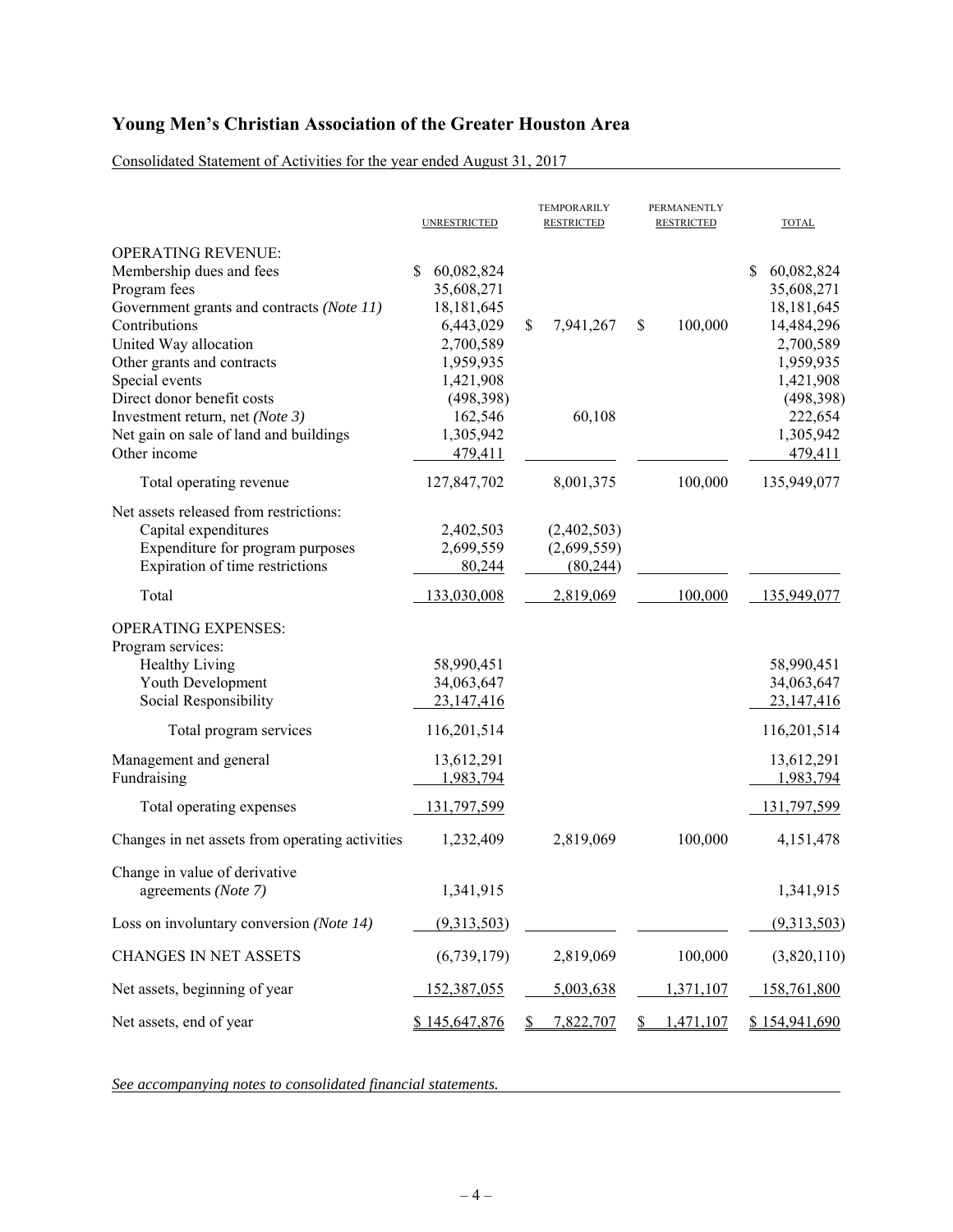Consolidated Statement of Activities for the year ended August 31, 2016

|                                                                                                                                                                                                                                                                                                                                                                                                     | <b>UNRESTRICTED</b>                                                                                                                                                   | TEMPORARILY<br><b>RESTRICTED</b>      | PERMANENTLY<br><b>RESTRICTED</b> | <b>TOTAL</b>                                                                                                                                                          |
|-----------------------------------------------------------------------------------------------------------------------------------------------------------------------------------------------------------------------------------------------------------------------------------------------------------------------------------------------------------------------------------------------------|-----------------------------------------------------------------------------------------------------------------------------------------------------------------------|---------------------------------------|----------------------------------|-----------------------------------------------------------------------------------------------------------------------------------------------------------------------|
| <b>OPERATING REVENUE:</b><br>Membership dues and fees<br>Program fees<br>Government grants and contracts (Note 11)<br>Contributions<br>United Way allocation<br>Other grants and contracts<br>Special events<br>Direct donor benefit costs<br>Investment return, net (Note 3)<br>Net loss on sale of land and buildings<br>Loss on valuation of land and buildings<br>held for sale<br>Other income | 60,881,938<br>S.<br>36,685,691<br>11,872,503<br>4,768,579<br>2,808,574<br>1,967,100<br>1,551,348<br>(571, 371)<br>3,833,096<br>(693, 127)<br>(4, 142, 353)<br>489,026 | \$<br>5,022,546<br>74,156             |                                  | 60,881,938<br>\$<br>36,685,691<br>11,872,503<br>9,791,125<br>2,808,574<br>1,967,100<br>1,551,348<br>(571, 371)<br>3,907,252<br>(693, 127)<br>(4, 142, 353)<br>489,026 |
| Total operating revenue                                                                                                                                                                                                                                                                                                                                                                             | 119,451,004                                                                                                                                                           | 5,096,702                             |                                  | 124,547,706                                                                                                                                                           |
| Net assets released from restrictions:<br>Capital expenditures<br>Expenditure for program purposes<br>Total                                                                                                                                                                                                                                                                                         | 2,949,204<br>1,592,026                                                                                                                                                | (2,949,204)<br>(1,592,026)<br>555,472 |                                  | 124,547,706                                                                                                                                                           |
|                                                                                                                                                                                                                                                                                                                                                                                                     | 123,992,234                                                                                                                                                           |                                       |                                  |                                                                                                                                                                       |
| <b>OPERATING EXPENSES:</b><br>Program services:<br><b>Healthy Living</b><br>Youth Development<br>Social Responsibility                                                                                                                                                                                                                                                                              | 60,349,221<br>31,900,310<br>17,229,644                                                                                                                                |                                       |                                  | 60,349,221<br>31,900,310<br>17,229,644                                                                                                                                |
| Total program services                                                                                                                                                                                                                                                                                                                                                                              | 109,479,175                                                                                                                                                           |                                       |                                  | 109,479,175                                                                                                                                                           |
| Management and general<br>Fundraising                                                                                                                                                                                                                                                                                                                                                               | 13,344,581<br>2,343,419                                                                                                                                               |                                       |                                  | 13,344,581<br>2,343,419                                                                                                                                               |
| Total operating expenses                                                                                                                                                                                                                                                                                                                                                                            | <u>125,167,175</u>                                                                                                                                                    |                                       |                                  | 125, 167, 175                                                                                                                                                         |
| Changes in net assets from operating activities                                                                                                                                                                                                                                                                                                                                                     | (1, 174, 941)                                                                                                                                                         | 555,472                               |                                  | (619, 469)                                                                                                                                                            |
| Change in value of derivative<br>agreements (Note 7)                                                                                                                                                                                                                                                                                                                                                | (2,051,725)                                                                                                                                                           |                                       |                                  | (2,051,725)                                                                                                                                                           |
| <b>CHANGES IN NET ASSETS</b>                                                                                                                                                                                                                                                                                                                                                                        | (3,226,666)                                                                                                                                                           | 555,472                               |                                  | (2,671,194)                                                                                                                                                           |
| Net assets, beginning of year                                                                                                                                                                                                                                                                                                                                                                       | 155,613,721                                                                                                                                                           | 4,448,166                             | 1,371,107<br>\$                  | 161,432,994                                                                                                                                                           |
| Net assets, end of year                                                                                                                                                                                                                                                                                                                                                                             | \$152,387,055                                                                                                                                                         | 5,003,638<br>S                        | 1,371,107<br>\$                  | \$158,761,800                                                                                                                                                         |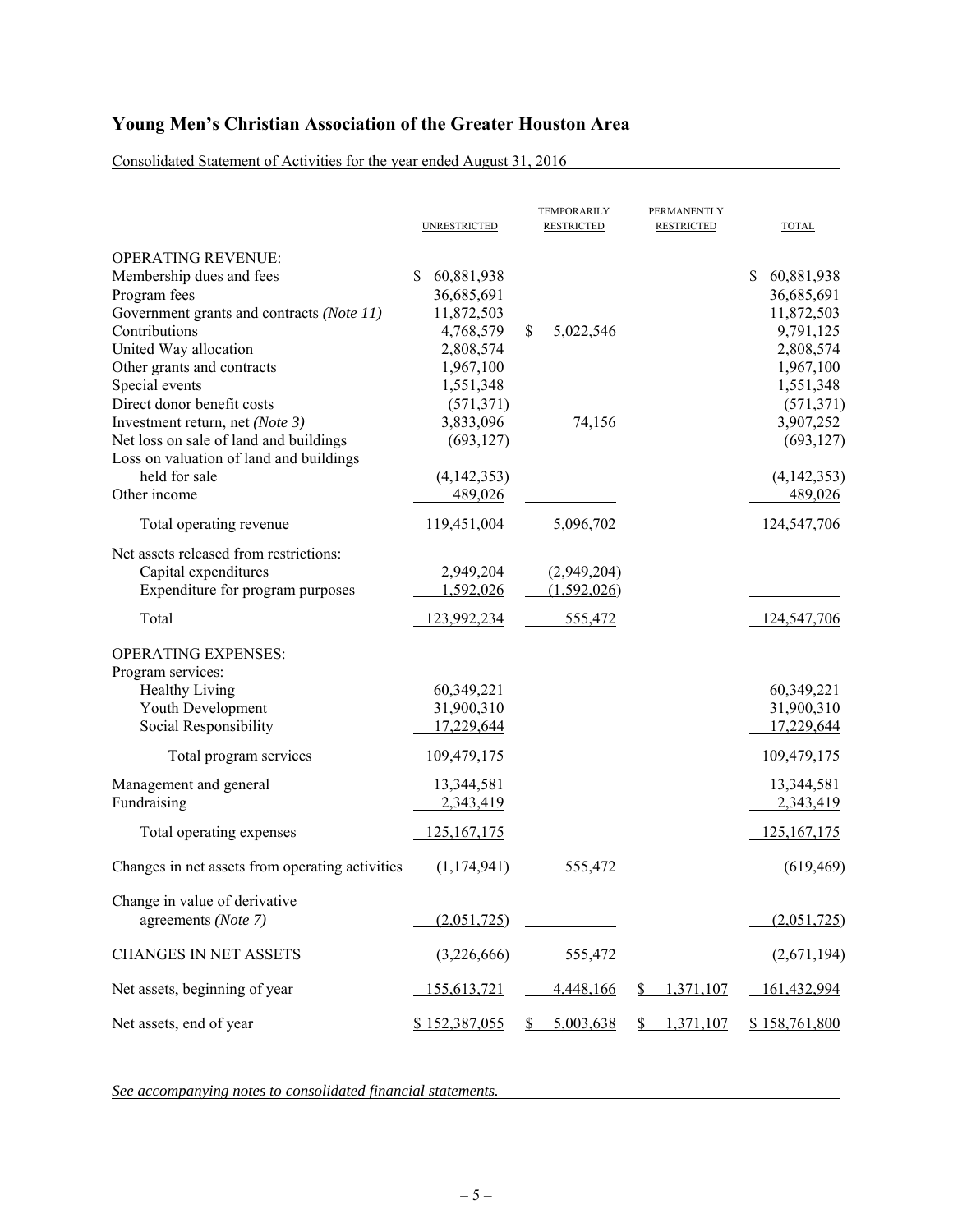## Consolidated Statement of Functional Expenses for the year ended August 31, 2017

| <b>EXPENSES</b>                             | <b>HEALTHY</b><br><b>LIVING</b> |               | YOUTH<br><b>DEVELOPMENT</b> |    | <b>SOCIAL</b><br><b>RESPONSIBILITY</b> |              | <b>TOTAL</b><br><b>PROGRAM</b><br><b>SERVICES</b> |    | MANAGEMENT<br><b>AND</b><br><b>GENERAL</b> |               | <b>FUNDRAISING</b> |    | <b>TOTAL</b>  |
|---------------------------------------------|---------------------------------|---------------|-----------------------------|----|----------------------------------------|--------------|---------------------------------------------------|----|--------------------------------------------|---------------|--------------------|----|---------------|
| Salaries, related taxes, and benefits       | 27,278,951                      | <sup>\$</sup> | 23,822,674                  | -S | 7,390,981                              | <sup>S</sup> | 58,492,606 \$                                     |    | 7,238,909                                  | <sup>\$</sup> | 1,415,810          | S. | 67, 147, 325  |
| Occupancy                                   | 13,265,716                      |               | 1,948,409                   |    | 581,375                                |              | 15,795,500                                        |    | 819,685                                    |               | 33,165             |    | 16,648,350    |
| Depreciation                                | 8,691,139                       |               | 958,485                     |    | 43,382                                 |              | 9,693,006                                         |    | 475,239                                    |               | 20,377             |    | 10,188,622    |
| Allocations to service providers            |                                 |               |                             |    | 7,507,727                              |              | 7,507,727                                         |    |                                            |               |                    |    | 7,507,727     |
| Supplies                                    | 2,156,450                       |               | 3,398,527                   |    | 457,484                                |              | 6,012,461                                         |    | 298,011                                    |               | 25,557             |    | 6,336,029     |
| Interest expense and other bond costs       | 3,116,666                       |               | 1,198,718                   |    | 479,487                                |              | 4,794,871                                         |    | 462,663                                    |               |                    |    | 5,257,534     |
| Specific assistance to individuals          |                                 |               |                             |    | 5,191,511                              |              | 5,191,511                                         |    |                                            |               |                    |    | 5,191,511     |
| Professional fees and contract services     | 1,502,404                       |               | 1,066,972                   |    | 550,098                                |              | 3,119,474                                         |    | 1,124,341                                  |               | 292,739            |    | 4,536,554     |
| Communications                              | 1,163,794                       |               | 253,138                     |    | 80,837                                 |              | 1,497,769                                         |    | 1,295,731                                  |               | 107,820            |    | 2,901,320     |
| Travel and transportation                   | 278,834                         |               | 773,958                     |    | 413,950                                |              | 1,466,742                                         |    | 415,487                                    |               | 56,278             |    | 1,938,507     |
| Printing, publication, and promotion        | 205,816                         |               | 45,850                      |    | 12,451                                 |              | 264,117                                           |    | 983,029                                    |               | 8,931              |    | 1,256,077     |
| Camping activity costs                      |                                 |               | 443,747                     |    | 289,311                                |              | 733,058                                           |    |                                            |               |                    |    | 733,058       |
| Membership dues                             | 650,989                         |               | 1,375                       |    | 2,921                                  |              | 655,285                                           |    | 38,942                                     |               | 12,962             |    | 707,189       |
| Equipment rental and maintenance            | 445,427                         |               | 32,485                      |    | 108,924                                |              | 586,836                                           |    | 32,655                                     |               |                    |    | 619,491       |
| Professional development and staff training | 85,602                          |               | 101,190                     |    | 18,848                                 |              | 205,640                                           |    | 191,145                                    |               | 2,194              |    | 398,979       |
| Conferences, conventions, and meetings      | 44,249                          |               | 4,000                       |    |                                        |              | 48,249                                            |    | 160,086                                    |               | 2,254              |    | 210,589       |
| Postage and shipping                        | 83,363                          |               | 1,690                       |    | 11,229                                 |              | 96,282                                            |    | 1,422                                      |               | 5,362              |    | 103,066       |
| Other                                       | 21,051                          |               | 12,429                      |    | 6,900                                  |              | 40,380                                            |    | 74,946                                     |               | 345                |    | 115,671       |
| Total expenses                              | 58,990,451                      | S.            | 34,063,647                  | S. | 23,147,416                             |              | \$116,201,514                                     | S. | 13,612,291                                 |               | 1,983,794          |    | 131,797,599   |
| Direct donor benefit costs                  |                                 |               |                             |    |                                        |              |                                                   |    |                                            |               |                    |    | 498,398       |
| Total                                       |                                 |               |                             |    |                                        |              |                                                   |    |                                            |               |                    |    | \$132,295,997 |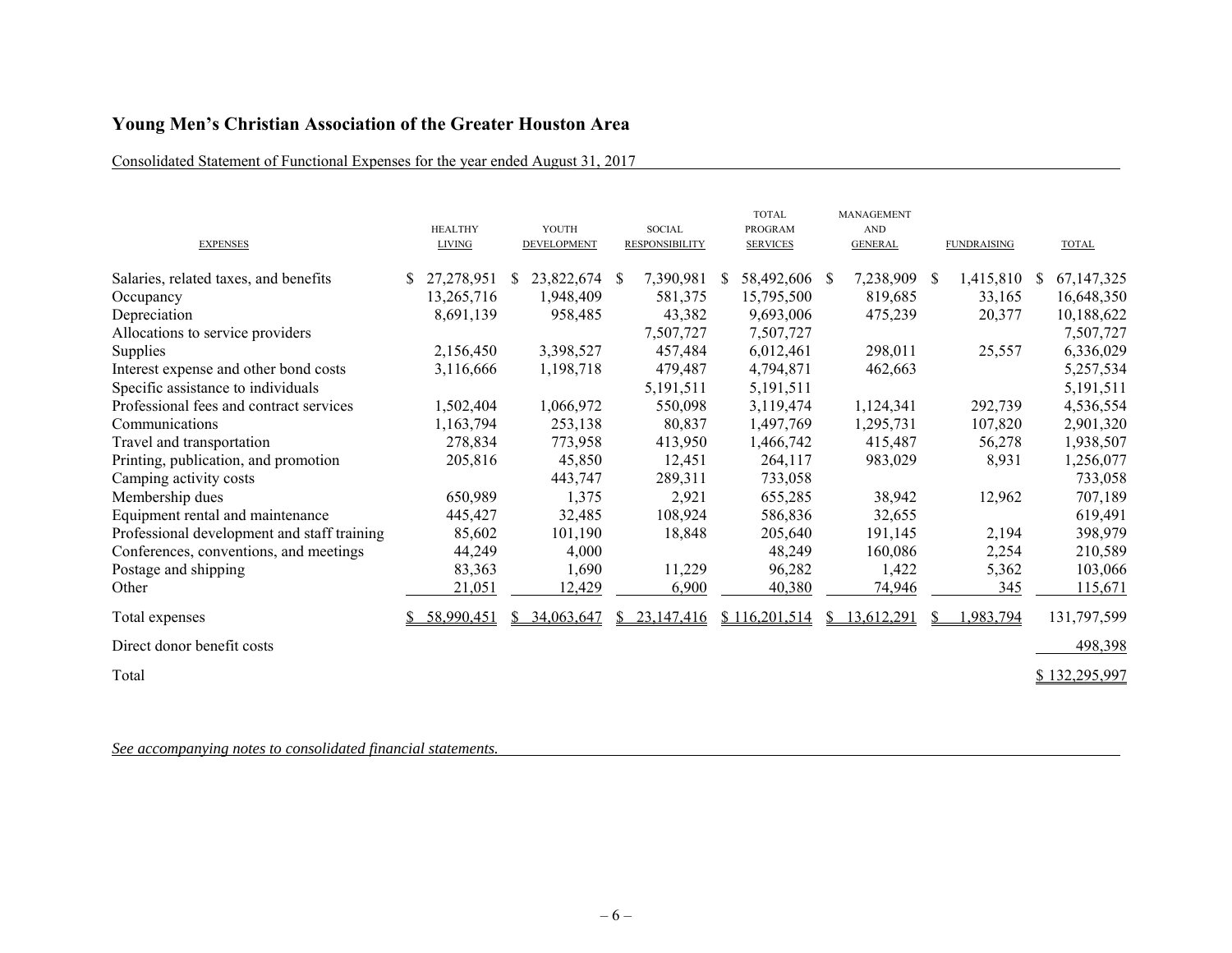## Consolidated Statement of Functional Expenses for the year ended August 31, 2016

| <b>EXPENSES</b>                             | <b>HEALTHY</b><br><b>LIVING</b> |              | YOUTH<br>DEVELOPMENT |              | <b>SOCIAL</b><br><b>RESPONSIBILITY</b> |              | <b>TOTAL</b><br><b>PROGRAM</b><br><b>SERVICES</b> |    | <b>MANAGEMENT</b><br><b>AND</b><br><b>GENERAL</b> |               | <b>FUNDRAISING</b> |    | <b>TOTAL</b>  |
|---------------------------------------------|---------------------------------|--------------|----------------------|--------------|----------------------------------------|--------------|---------------------------------------------------|----|---------------------------------------------------|---------------|--------------------|----|---------------|
| Salaries, related taxes, and benefits       | 28,560,941                      | <sup>S</sup> | 22,573,766           | <sup>S</sup> | 6,577,442                              | <sup>S</sup> | 57,712,149 \$                                     |    | 6,621,079                                         | <sup>\$</sup> | 1,707,741          | S. | 66,040,969    |
| Occupancy                                   | 12,668,312                      |              | 1,903,669            |              | 396,009                                |              | 14,967,990                                        |    | 1,146,124                                         |               | 33,165             |    | 16, 147, 279  |
| Depreciation                                | 8,901,689                       |              | 882,842              |              | 36,699                                 |              | 9,821,230                                         |    | 473,804                                           |               | 20,631             |    | 10,315,665    |
| Allocations to service providers            |                                 |              |                      |              | 776,752                                |              | 776,752                                           |    |                                                   |               |                    |    | 776,752       |
| Supplies                                    | 2,322,810                       |              | 2,899,177            |              | 667,769                                |              | 5,889,756                                         |    | 245,849                                           |               | 25,254             |    | 6,160,859     |
| Interest expense and other bond costs       | 3,044,503                       |              | 1,170,749            |              | 468,300                                |              | 4,683,552                                         |    | 451,312                                           |               |                    |    | 5,134,864     |
| Specific assistance to individuals          |                                 |              |                      |              | 7,029,302                              |              | 7,029,302                                         |    |                                                   |               |                    |    | 7,029,302     |
| Professional fees and contract services     | 1,748,828                       |              | 551,527              |              | 126,465                                |              | 2,426,820                                         |    | 1,249,242                                         |               | 274,234            |    | 3,950,296     |
| Communications                              | 1,240,652                       |              | 232,455              |              | 87,124                                 |              | 1,560,231                                         |    | 1,143,277                                         |               | 127,035            |    | 2,830,543     |
| Travel and transportation                   | 319,619                         |              | 912,263              |              | 463,999                                |              | 1,695,881                                         |    | 334,732                                           |               | 65,672             |    | 2,096,285     |
| Printing, publication, and promotion        | 186,350                         |              | 30,455               |              | 8,968                                  |              | 225,773                                           |    | 1,045,396                                         |               | 64,358             |    | 1,335,527     |
| Camping activity costs                      | 1,293                           |              | 569,470              |              | 394,109                                |              | 964,872                                           |    |                                                   |               |                    |    | 964,872       |
| Membership dues                             | 569,940                         |              | 388                  |              | 2,343                                  |              | 572,671                                           |    | 61,468                                            |               | 19,300             |    | 653,439       |
| Equipment rental and maintenance            | 508,390                         |              | 48,529               |              | 105,532                                |              | 662,451                                           |    | 25,422                                            |               |                    |    | 687,873       |
| Professional development and staff training | 86,852                          |              | 96,866               |              | 39,553                                 |              | 223,271                                           |    | 242,680                                           |               | 2,658              |    | 468,609       |
| Conferences, conventions, and meetings      | 63,012                          |              | 9,762                |              | 9,327                                  |              | 82,101                                            |    | 179,551                                           |               | 2,117              |    | 263,769       |
| Postage and shipping                        | 95,695                          |              | 4,342                |              | 14,770                                 |              | 114,807                                           |    | 2,443                                             |               | 1,224              |    | 118,474       |
| Other                                       | 30,335                          |              | 14,050               |              | 25,181                                 |              | 69,566                                            |    | 122,202                                           |               | 30                 |    | 191,798       |
| Total expenses                              | 60,349,221                      | S.           | 31,900,310           | S.           | 17,229,644                             |              | \$109,479,175                                     | S. | 13,344,581                                        |               | 2,343,419          |    | 125, 167, 175 |
| Direct donor benefit costs                  |                                 |              |                      |              |                                        |              |                                                   |    |                                                   |               |                    |    | 571,371       |
| Total                                       |                                 |              |                      |              |                                        |              |                                                   |    |                                                   |               |                    |    | \$125,738,546 |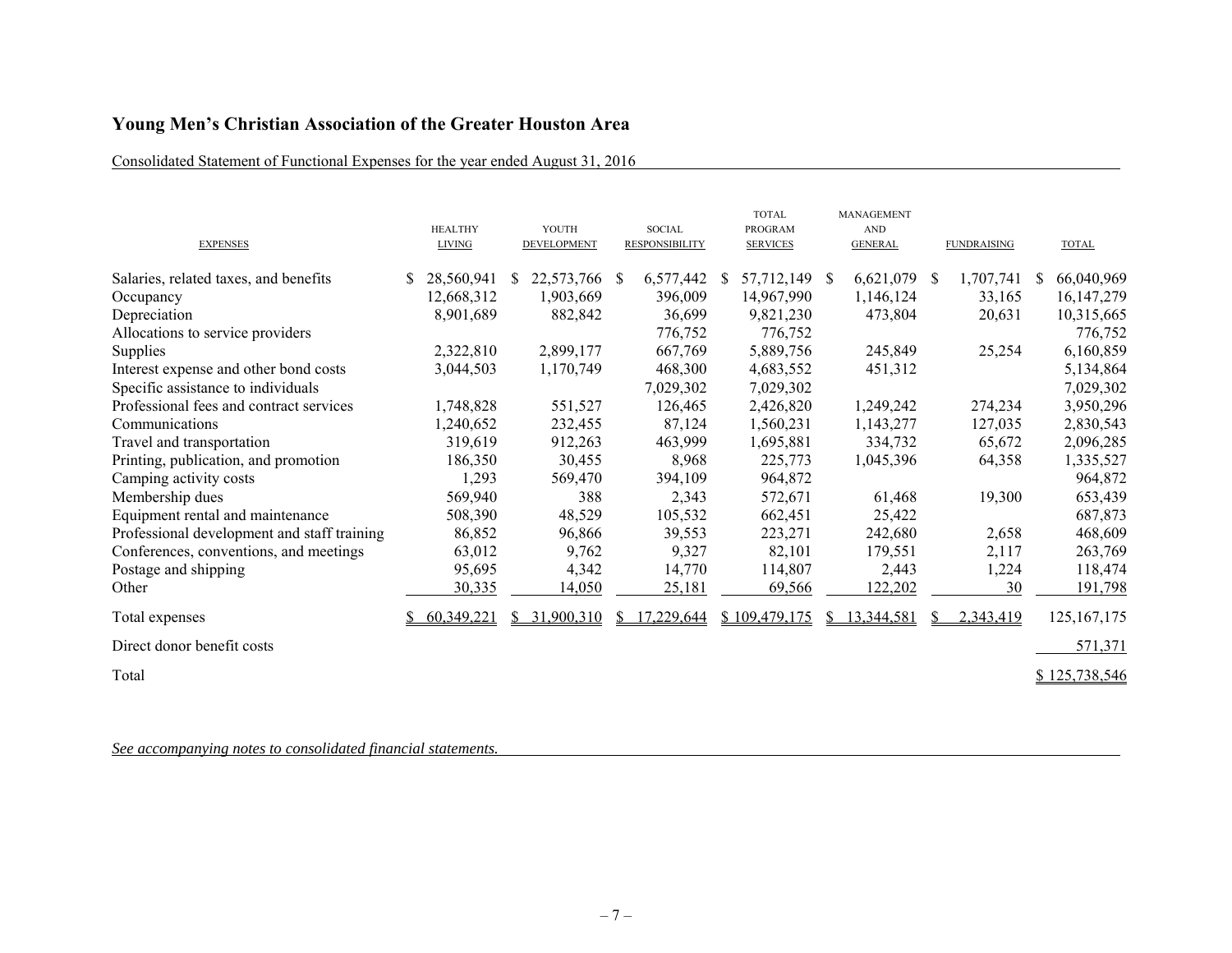## Consolidated Statements of Cash Flows for the years ended August 31, 2017 and 2016

|                                                                                                                            |    | 2017                     |              | 2016                         |
|----------------------------------------------------------------------------------------------------------------------------|----|--------------------------|--------------|------------------------------|
| CASH FLOWS FROM OPERATING ACTIVITIES:                                                                                      |    |                          |              |                              |
| Changes in net assets                                                                                                      | \$ | (3,820,110)              | <sup>S</sup> | (2,671,194)                  |
| Adjustments to reconcile changes in net assets to net cash                                                                 |    |                          |              |                              |
| provided by operating activities:                                                                                          |    |                          |              |                              |
| Contributions restricted for building construction and endowment<br>Net realized and unrealized (gain) loss on investments |    | (4,751,601)<br>1,322,039 |              | (2, 277, 474)<br>(1,671,743) |
| Net (gain) loss on sale of property and equipment                                                                          |    | (1,305,942)              |              | 693,127                      |
| Loss on involuntary conversion                                                                                             |    | 9,313,503                |              |                              |
| Loss on valuation of land and buildings held for sale                                                                      |    |                          |              | 4,142,353                    |
| Depreciation                                                                                                               |    | 10,188,622               |              | 10,315,665                   |
| Amortization of bond issuance costs                                                                                        |    | 199,907                  |              | 185,104                      |
| Amortization of bond premium                                                                                               |    | (359, 447)               |              | (359, 447)                   |
| Change in value of derivative agreements                                                                                   |    | (1,341,915)              |              | 2,051,725                    |
| Changes in operating assets and liabilities:                                                                               |    |                          |              |                              |
| Accounts receivable                                                                                                        |    | (422, 258)               |              | (202, 715)                   |
| United Way allocation receivable                                                                                           |    | 49,638                   |              | 62,997                       |
| Bequest receivable<br>Operating pledges receivable                                                                         |    | 1,063,414<br>(1,112,387) |              | (1,063,414)<br>46,775        |
| Prepaid expenses and other assets                                                                                          |    | (486,993)                |              | 38,253                       |
| Accounts payable and accrued expenses                                                                                      |    | 1,556,785                |              | 1,111,969                    |
| Bond interest and fees payable                                                                                             |    |                          |              | (442, 205)                   |
| Funds held for others                                                                                                      |    | (13, 170)                |              | 4,107                        |
| Deferred revenue                                                                                                           |    | (211, 237)               |              | 306,592                      |
| Split-interest agreement liabilities                                                                                       |    | (2,601)                  |              | (1, 564)                     |
| Net cash provided by operating activities                                                                                  |    | 9,866,247                |              | 10,268,911                   |
| CASH FLOWS FROM INVESTING ACTIVITIES:                                                                                      |    |                          |              |                              |
| Purchases of investments                                                                                                   |    | (122, 324, 649)          |              | (18,230,675)                 |
| Proceeds from sale of investments                                                                                          |    | 123,473,916              |              | 15,304,957                   |
| Net change in money market mutual funds held as investments                                                                |    | (163, 183)               |              | 799,701                      |
| Net change in bond proceeds held in trust                                                                                  |    |                          |              | 222                          |
| Purchases of property and equipment                                                                                        |    | (18,972,734)             |              | (12, 173, 343)               |
| Proceeds from sale of land and buildings                                                                                   |    | 7,265,128                |              | 1,729,402                    |
| Net cash used by investing activities                                                                                      |    | (10, 721, 522)           |              | (12, 569, 736)               |
| CASH FLOWS FROM FINANCING ACTIVITIES:                                                                                      |    |                          |              |                              |
| Payments on bonds                                                                                                          |    | (4,260,000)              |              | (4,280,000)                  |
| Proceeds from issuance of bonds                                                                                            |    |                          |              | 940,000                      |
| Bond issuance costs<br>Proceeds from contributions restricted for building construction and endowment                      |    | 3,423,353                |              | (651, 330)<br>2,627,181      |
| Net cash used by financing activities                                                                                      |    | (836, 647)               |              | (1,364,149)                  |
| NET CHANGE IN CASH                                                                                                         |    | (1,691,922)              |              | (3,664,974)                  |
|                                                                                                                            |    |                          |              |                              |
| Cash, beginning of year                                                                                                    |    | 4,121,625                |              | 7,786,599                    |
| Cash, end of year                                                                                                          |    | 2,429,703                | \$           | 4,121,625                    |
| Cash                                                                                                                       | S  | 1,646,203                | \$           | 3,863,825                    |
| Cash restricted for building construction                                                                                  |    | 783,500                  |              | 257,800                      |
| Total                                                                                                                      |    | 2,429,703                |              | 4,121,625                    |
| Supplemental disclosure of cash flow information:                                                                          |    |                          |              |                              |
| Interest paid                                                                                                              |    | \$5,023,584              |              | \$4,921,433                  |
| Noncash financing transactions:                                                                                            |    |                          |              |                              |
| Issuance of Series 2016 Bonds                                                                                              |    |                          |              | \$77,825,000                 |
| Refund of Series 2013B, C, and D Bonds                                                                                     |    |                          |              | \$(77,825,000)               |
|                                                                                                                            |    |                          |              |                              |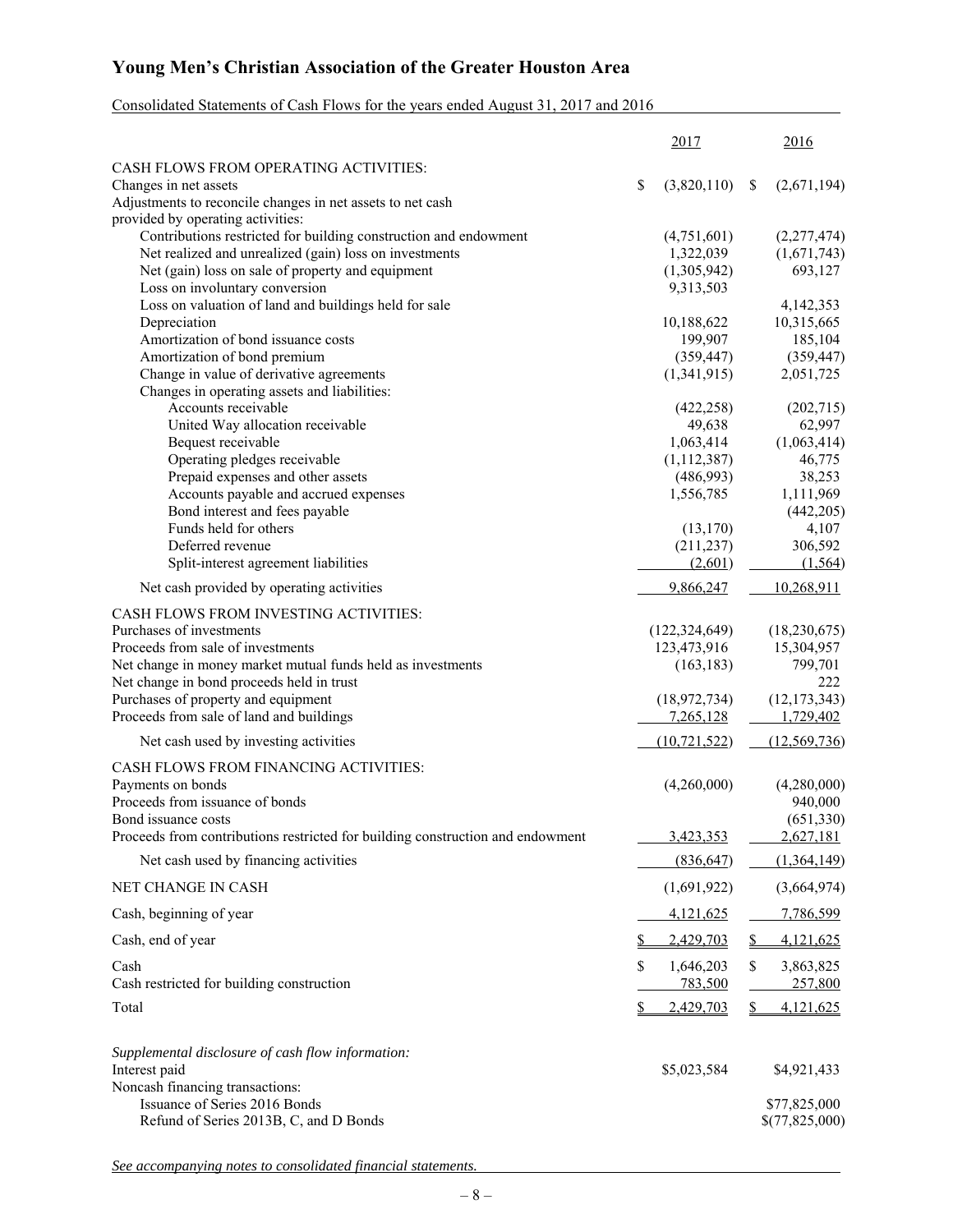Notes to Consolidated Financial Statements for the years ended August 31, 2017 and 2016

## **NOTE 1 – ORGANIZATION AND SUMMARY OF SIGNIFICANT ACCOUNTING POLICIES**

Organization – Young Men's Christian Association of the Greater Houston Area (the YMCA) was founded in 1886 to put Judeo-Christian principles into practice through programs that build a healthy spirit, mind, and body for all. The YMCA seeks to promote its mission and core values by focusing on Youth Development, Healthy Living and Social Responsibility in programs conducted at 34 centers, 1 resident camp, 19 apartment outreach sites, and 210 childcare sites. The YMCA is committed to improving the quality of life through programs and services which provide opportunities for people to reach their highest potential, develop a positive attitude of self and others, appreciate good health and fitness, acquire a value system, and maintain spiritual awareness that manifests itself in our daily lives.

YMCA of the Greater Houston Area Endowment Foundation (the Foundation) was incorporated in 1997 to furnish assistance and support to the charitable and educational undertakings of the YMCA.

Basis of consolidation – These financial statements include the consolidated assets, liabilities, net assets and activities of the YMCA and the Foundation (collectively the Association). All balances and transactions between the consolidated entities have been eliminated.

Federal income tax status – The YMCA and the Foundation are exempt from federal income taxes under  $\S501(c)(3)$ of the Internal Revenue Code. The YMCA is classified as a public charity under §509(a)(2). The Foundation is classified as a public charity under §509(a)(3) as a Type I supporting organization.

Cash concentration – Bank deposits exceed the federally insured limit per depositor per institution.

Pledges receivable that are expected to be collected within one year are reported at net realizable value. Amounts expected to be collected in future years are discounted to estimate the present value of future cash flows. Discounts are computed using risk-free interest rates applicable to the years in which the promises are received. Amortization of discounts is included in contribution revenue.

Allowance for pledges receivable – An allowance for pledges receivable is provided when it is believed balances may not be collected in full. It is the Association's policy to write off receivables against the allowance when management determines the receivable will not be collected. The amount of loss on pledges recognized each period and the resulting adequacy of the allowance at the end of each period is determined using a combination of historical loss experience and individual account-by-account analysis of pledges receivable balances. It is possible that management's estimate regarding collectability will change in the near term resulting in a change in the carrying value of pledges receivable.

Land and buildings held for sale are reported at the lower of cost or market.

Investments in marketable debt and equity securities are reported at fair value. Investment return is reported in the statement of activities as an increase in unrestricted net assets unless the use of the income is limited by donorimposed restrictions. Investment return whose use is restricted by the donor is reported as an increase in temporarily restricted net assets.

Property and equipment are reported at cost if purchased or at fair value at the date of gift if donated. Depreciation is calculated using the straight-line method over estimated useful lives of 3 to 50 years. The YMCA capitalizes additions and improvements that have a tangible future economic life and a cost of more than \$5,000.

Derivative agreements – The YMCA utilizes interest rate swap agreements to hedge interest rate exposures on debt. Interest rate swap agreements are recognized as assets or liabilities at fair value in the consolidated statements of financial position and changes in the fair value of the interest rate swap agreements are recognized as change in value of derivative agreements in the consolidated statements of activities.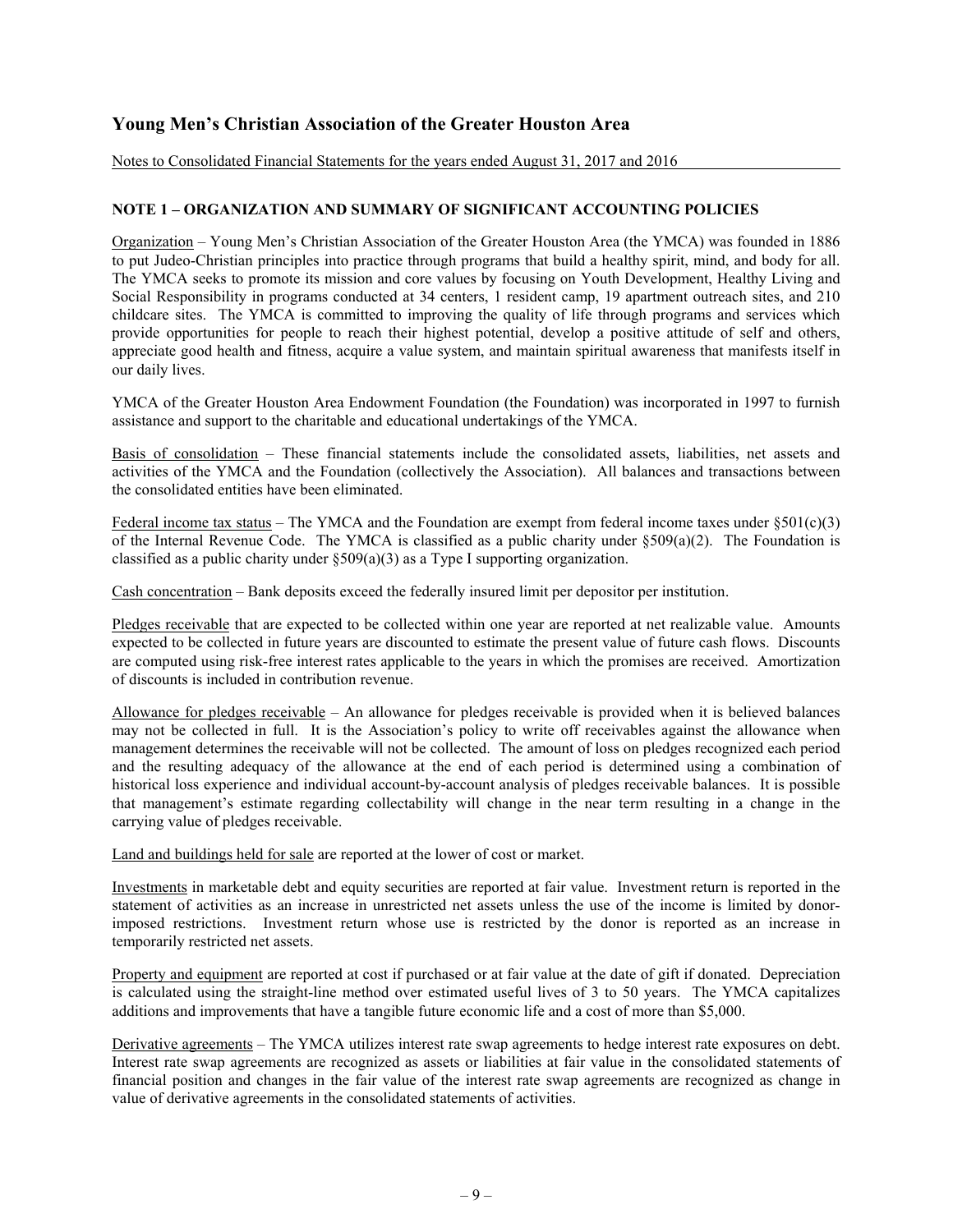Bond issuance costs represent costs incurred related to the issuance of debt and are amortized over the term of the debt. At August 31, 2017 and 2016, accumulated amortization of bond issuance costs is \$1,128,024 and \$928,117, respectively. Unamortized bond issuance costs are reported as a direct reduction of the related debt.

Bond premium is the excess of net proceeds, after expense, received upon issuance of debt over the amount repayable at its maturity. At August 31, 2017 and 2016, accumulated amortization of bond premium is \$1,437,788 and \$1,078,341, respectively. Unamortized premium costs are reported as a direct reduction of the related debt.

Net asset classification – Contributions, investment return, and the related net assets are classified based on the existence or absence of donor-imposed restrictions, as follows:

- *Unrestricted net assets* include those net assets whose use is not restricted by donor-imposed stipulations even though their use may be limited in other respects such as by contract or board designation.
- *Temporarily restricted net assets* include contributions and investment return restricted by the donor for specific purposes or time periods. When a purpose restriction is accomplished or a time restriction ends, temporarily restricted net assets are released to unrestricted net assets.
- *Permanently restricted net assets* include contributions that donors have restricted in perpetuity. Investment return may be expended to support the activities of the Association.

Membership dues and fees are recognized over the period of membership. Amounts received in advance are recorded as deferred revenue.

Program fees and government grants and contracts are recognized when the related services are provided. Amounts received but unearned are included in the consolidated statements of financial position as deferred revenue.

Contributions are recognized as revenue at fair value when an unconditional commitment is received from the donor. Contributions received with donor stipulations that limit their use are classified as restricted support. Conditional contributions are recognized in the same manner when the conditions are substantially met. Gifts of long-lived assets with explicit restrictions that specify how the assets are to be used and gifts of cash or other assets that must be used to acquire long-lived assets are classified as restricted support. Absent explicit donor stipulations about how long such assets must be maintained, the Association reports expirations of donor restrictions when the donated or acquired long-lived assets are placed in service.

Donated goods and services are recognized at fair value as contributions when an unconditional commitment is received from the donor. The related expense is recognized as the item is used. Contributions of services are recognized when services received (a) create or enhance nonfinancial assets or (b) require specialized skills, are provided by individuals possessing those skills, and would typically need to be purchased if not provided by donation.

Advertising costs are expensed as incurred. The Association recognized advertising costs totaling approximately \$882,000 in 2017 and \$1,008,000 in 2016.

Changes in net assets from operating activities – The Association includes in its definition of operations all revenue and expenses that are an integral part of its program and supporting activities. Change in fair value of derivative agreement and loss on involuntary conversion are excluded from the changes in net assets from operating activities.

Estimates – Management must make estimates and assumptions to prepare financial statements in accordance with generally accepted accounting principles. These estimates and assumptions affect the reported amounts of assets and liabilities, the disclosure of contingent assets and liabilities, the amounts reported as revenue and expenses, and the allocation of expenses among various functions. Actual results could vary from the estimates that were used.

Recent financial accounting pronouncements – In May 2014, the Financial Accounting Standards Board (FASB) issued Accounting Standards Update (ASU) 2014-09, *Revenue from Contracts with Customers*, which replaces most existing revenue recognition guidance for exchange transactions not specifically covered by other guidance. This ASU does not apply to non-exchange transactions such as contributions. The core principle of the new guidance is that an entity should recognize revenue in an amount that reflects the consideration to which it expects to be entitled in exchange for transferred goods or services and establishes a 5-step process to determine when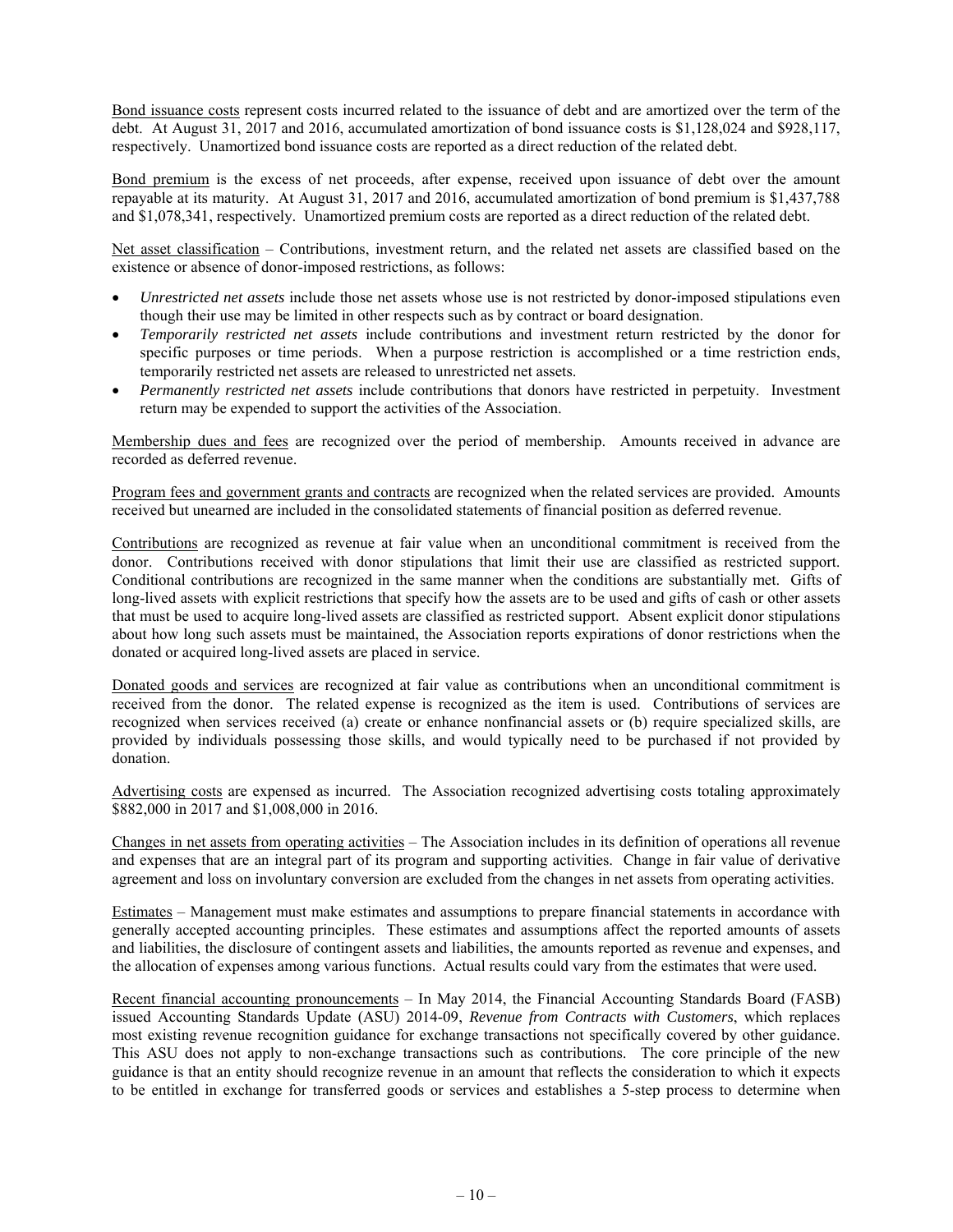performance obligations are satisfied and revenue is recognized. The Association is required to adopt this ASU effective September 1, 2018 using an appropriate retrospective method. Management does not believe this ASU will have a significant impact on the financial statements.

In February 2016, the FASB issued ASU 2016-02, *Leases (Topic 842)*. Under this ASU, a lessee should recognize in the statement of financial position a lease liability and a lease asset representing its right to use the underlying asset for the term of the lease for both finance and operating leases. An entity may make an accounting policy election not to recognize lease assets and lease liabilities for leases with a term of 12 months or less. Recognition, measurement, and presentation of expenses and cash flows arising from a lease by a lessee have not changed significantly. Qualitative and quantitative disclosures are required by lessees and lessors to enable users of financial statements to assess the amount, timing and uncertainty of cash flows arising from leases. The ASU is effective for fiscal periods beginning after December 15, 2019. Management does not believe this ASU will have a significant impact on the financial statements.

In August 2016, the FASB issued ASU 2016-14, *Not-for-Profit Entities (Topic 958): Presentation of Financial Statements of Not-for-Profit Entities.* The amendments in this ASU are the first phase of changes aimed at providing more useful information to users of not-for-profit financial statements. Under this ASU, net assets will be presented in two classes: *net assets with donor restrictions* and *net assets without donor restrictions* and underwater endowments will be grouped with *net assets with donor restrictions.* New or enhanced disclosures will be required about the nature and composition of net assets, and the liquidity and availability of resources for general operating expenditures within one year of the balance sheet date. Expenses will be required to be presented by both nature and function and investment return will be presented net of external and direct internal investment expenses. The ASU is effective for fiscal periods beginning after December 15, 2017, but early adoption is permitted. Adoption of this ASU will impact the presentation and disclosures of the financial statements.

## **NOTE 2 – PLEDGES RECEIVABLE**

Pledges receivable consist of the following:

|                                 |              | 2017      |    | <u>2016</u> |
|---------------------------------|--------------|-----------|----|-------------|
| Pledges receivable              | <sup>S</sup> | 6.525.649 | S. | 3.894.897   |
| Allowance for doubtful accounts |              | (374.052) |    | (239, 833)  |
| Discount to net present value   |              | (214.893) |    | (158,995)   |
| Pledges receivable, net         |              | 5.936.704 |    | 3.496,069   |

Pledges receivable at August 31, 2017 are expected to be collected as follows:

| 2018<br>2019             | \$<br>2,965,875<br>1,085,409 |
|--------------------------|------------------------------|
| 2020                     | 1,001,409                    |
| 2021<br>2022             | 779,242<br>693,714           |
| Total pledges receivable | 6,525,649                    |

In January 2006, the Association entered into a 46-year lease agreement for \$1 per year with the City of Alvin for the use of the land on which a YMCA facility is located. The estimated fair value of this agreement of approximately \$660,000 is recorded as a pledge receivable and is being amortized over the life of the lease. At August 31, 2017, the unamortized balance is \$603,761.

*Conditional pledges receivable* – At August 31, 2017, the Association has a \$2,000,000 conditional pledge receivable composed of \$500,000 in cash and land with an estimated fair value of \$1.5 million. The commitment is conditioned upon the Association developing a plan for a new Holcomb Family YMCA. This gift will be recognized as contribution revenue when the conditions are substantially met.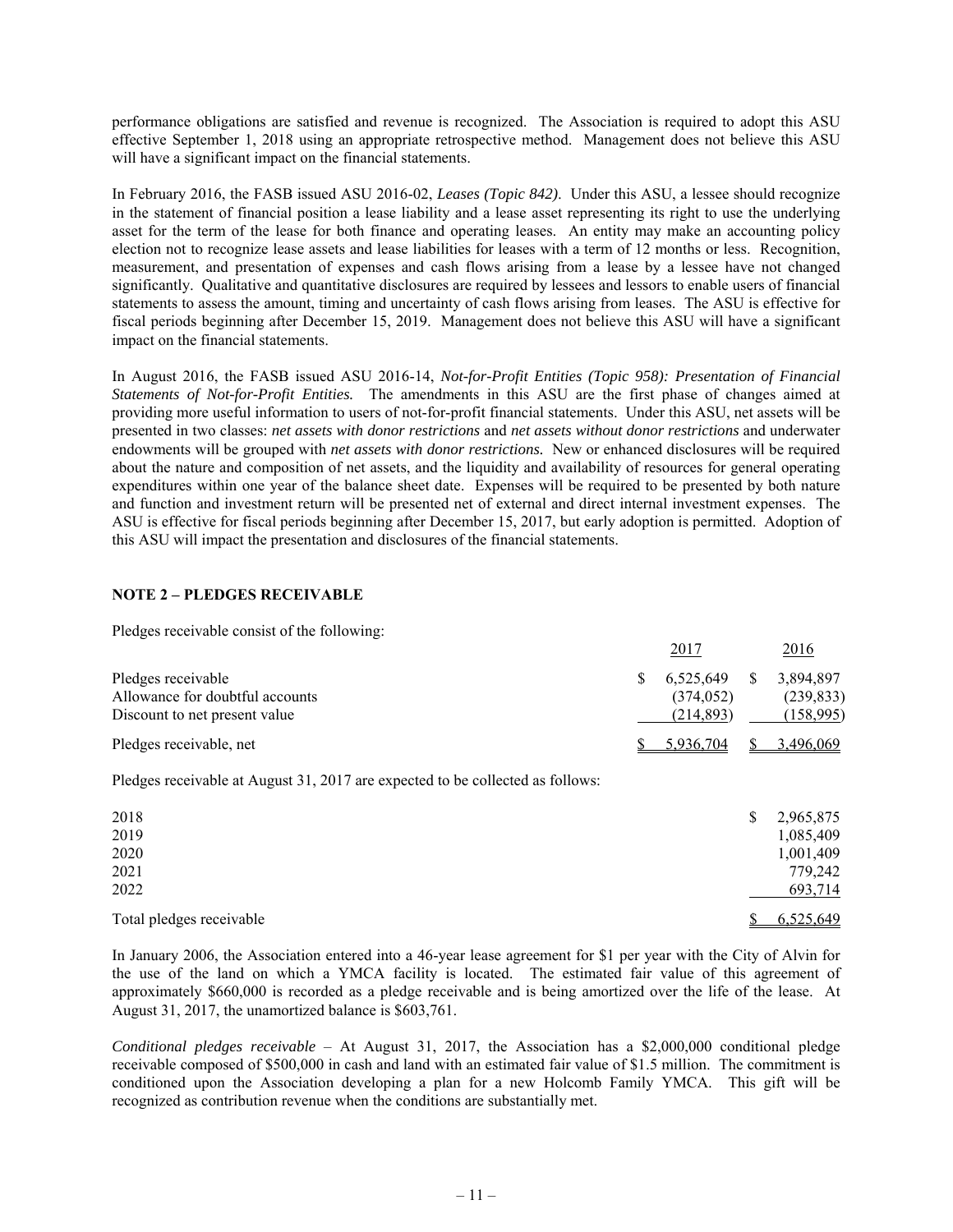At August 31, 2017, the Association has a \$335,000 conditional pledge receivable to fund construction of a Miracle League project consisting of a playground, playing fields and other facilities. The commitment is conditioned upon the completion of construction of the project. This gift will be recognized as contribution revenue when the conditions are substantially met.

## **NOTE 3 – INVESTMENTS**

Investments consist of the following:

|                                | 2017       | 2016            |
|--------------------------------|------------|-----------------|
| U. S. Treasury securities      | 18,763,265 | 10,072,893<br>S |
| Corporate bonds                | 18,397,170 | 6,299,942       |
| Government agency securities   | 16,177,921 | 13,135,500      |
| Common stock                   | 6,049,998  | 6,075,452       |
| Money market mutual funds      | 2,346,244  | 2,183,061       |
| Exchange-traded funds          | 649,072    |                 |
| Real estate investment trusts  | 396,227    |                 |
| Real estate                    | 11,001     | 11,001          |
| Fixed-income bond mutual funds |            | 27,321,172      |
| Total investments              | 62,790,898 | 65,099,021      |

Investments at August 31, 2017 and 2016 include the underlying assets of split-interest agreements totaling approximately \$2,476,000 and \$2,377,000, respectively, for which the Foundation acts as trustee. Realized and unrealized gains and losses, interest and dividends from these investments, and payments to the beneficiaries are reflected as adjustments to the split-interest agreement liabilities reported in the consolidated statements of financial position (see Note 6).

Investments are exposed to various risks such as interest rate, market, and credit risks. Because of these risks, it is at least reasonably possible that changes in the values of investment securities will occur in the near term and that such changes could materially affect the amounts reported in the statements of financial position and statements of activities.

Investment return includes earnings on cash and bond proceeds held in trust and excludes the return on underlying assets of split-interest agreements held in trust. Investment return consists of the following:

|                                                                         |   | 2017        |               | 2016       |
|-------------------------------------------------------------------------|---|-------------|---------------|------------|
| Interest and dividends                                                  | S | 1,813,158   | $\mathcal{L}$ | 2,687,738  |
| Realized and unrealized gain (loss)                                     |   | (1,322,039) |               | 1,671,743  |
| Royalty income                                                          |   | 2.941       |               | 2,934      |
| Investment management fees                                              |   | (155,808)   |               | (324, 820) |
| Investment return on total investments                                  |   | 338,252     |               | 4,037,595  |
| Less: Interest and dividends allocated to split-interest agreements     |   | (24, 714)   |               | (21,609)   |
| Net realized and unrealized gain allocated to split-interest agreements |   | (90, 884)   |               | (108, 734) |
| Investment return, net                                                  |   | 222,654     |               | 3,907,252  |

## **NOTE 4 – FAIR VALUE MEASUREMENTS**

Generally accepted accounting principles require that certain assets and liabilities be reported at fair value and establish a hierarchy that prioritizes inputs used to measure fair value. Fair value is the price that would be received to sell an asset or paid to transfer a liability in an orderly transaction between market participants at the measurement date. The three levels of the fair value hierarchy are as follows:

 *Level 1* – Inputs are unadjusted quoted prices in active markets for identical assets or liabilities that the reporting entity has the ability to access at the reporting date.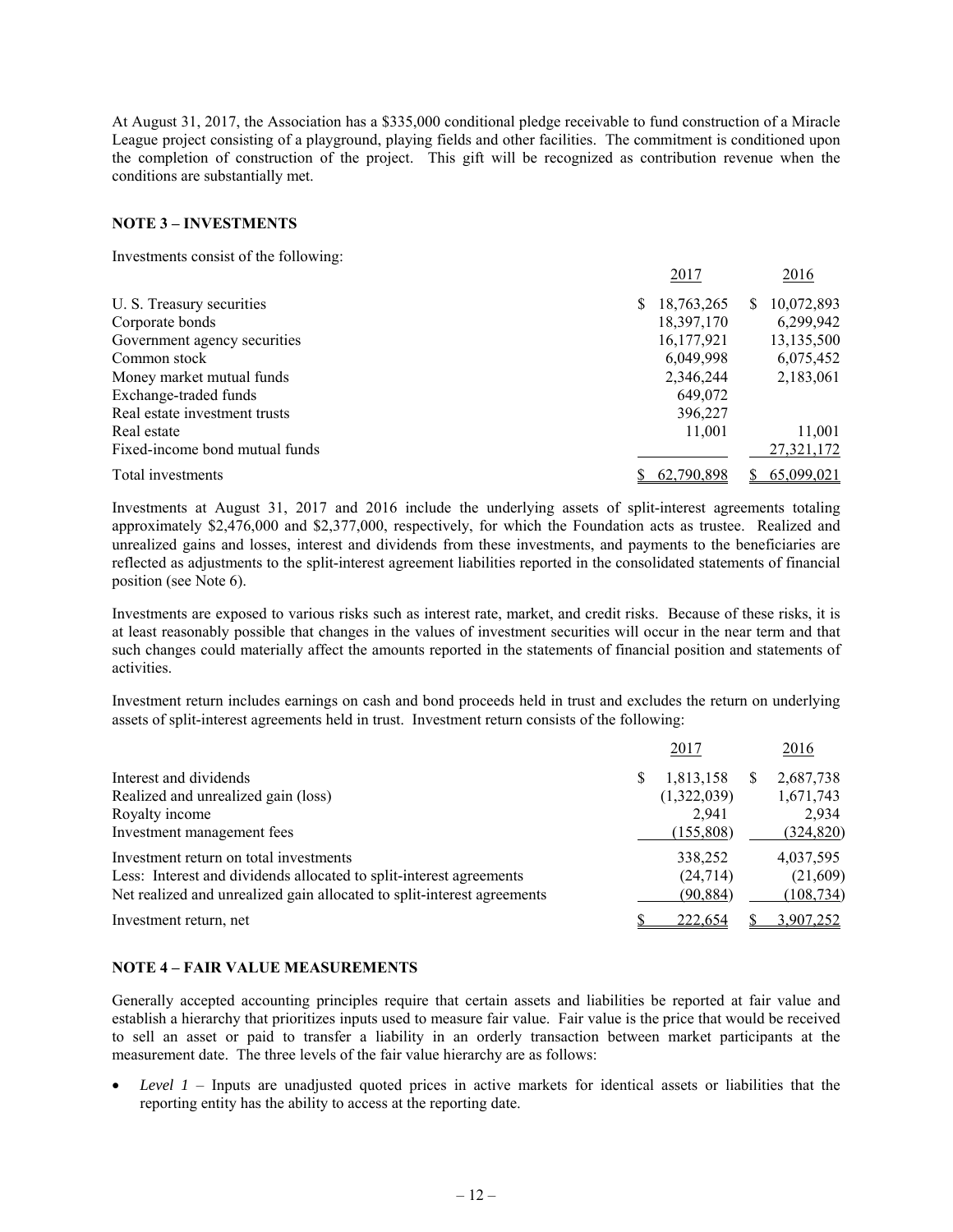- *Level 2* Inputs are other than quoted prices included in Level 1, which are either directly observable or can be derived from or corroborated by observable market data at the reporting date.
- Level 3 Inputs are not observable and are based on the reporting entity's assumptions about the inputs market participants would use in pricing the asset or liability.

Assets measured at fair value at August 31, 2017 are as follows:

|                                     | LEVEL 1    | LEVEL 2         | LEVEL <sub>3</sub> | <b>TOTAL</b>    |
|-------------------------------------|------------|-----------------|--------------------|-----------------|
| Investments:                        |            |                 |                    |                 |
| U. S. Treasury securities           | 18,763,265 |                 |                    | S<br>18,763,265 |
| Corporate bonds                     |            | 18,397,170<br>S |                    | 18,397,170      |
| Government agency securities        |            | 16,177,921      |                    | 16, 177, 921    |
| Common stock:                       |            |                 |                    |                 |
| Domestic                            | 5,803,534  |                 |                    | 5,803,534       |
| International                       | 246,464    |                 |                    | 246,464         |
| Money market mutual funds           | 2,346,244  |                 |                    | 2,346,244       |
| Exchange-traded funds               | 649,072    |                 |                    | 649,072         |
| Real estate investment trusts       | 396,227    |                 |                    | 396,227         |
| Total assets measured at fair value | 28,204,806 | 34,575,091      |                    | 62,779,897      |

Liabilities measured at fair value at August 31, 2017 are as follows:

|                       | <b>EVEL</b> |  | LEVEL 2     | LEVEL 3 |  | TOTAL   |
|-----------------------|-------------|--|-------------|---------|--|---------|
| Derivative agreements |             |  | $104395$ \$ |         |  | 104 395 |

Assets measured at fair value at August 31, 2016 are as follows:

|                                                                     | LEVEL 1         |   | LEVEL 2    | LEVEL 3 |    | <b>TOTAL</b> |
|---------------------------------------------------------------------|-----------------|---|------------|---------|----|--------------|
| Investments:                                                        |                 |   |            |         |    |              |
| U. S. Treasury securities                                           | 10,072,893<br>S |   |            |         | S  | 10,072,893   |
| Corporate bonds                                                     |                 | S | 6,299,942  |         |    | 6,299,942    |
| Government agency securities                                        |                 |   | 13,135,500 |         |    | 13,135,500   |
| Common stock:                                                       |                 |   |            |         |    |              |
| Domestic                                                            | 3,989,217       |   |            |         |    | 3,989,217    |
| International                                                       | 2.086.235       |   |            |         |    | 2,086,235    |
| Money market mutual funds                                           | 2,183,061       |   |            |         |    | 2,183,061    |
| Fixed-income bond mutual funds                                      | 27,321,172      |   |            |         |    | 27,321,172   |
| Total assets measured at fair value                                 | 45,652,578      |   | 19,435,442 |         | S. | 65,088,020   |
| Lightling magginal at fair value at August 21, 2016 are as follows: |                 |   |            |         |    |              |

Liabilities measured at fair value at August 31, 2016 are as follows:

|                       | <b>LEVEL</b> |  | LEVEL 2   | level 3 | <b>TOTAL</b> |
|-----------------------|--------------|--|-----------|---------|--------------|
| Derivative agreements |              |  | 2.446.310 |         | 2.446.310    |

Valuation methods used for assets and liabilities measured at fair value are as follows:

- *U. S. Treasury securities* are valued using prices obtained from active market maker and inter-dealer brokers on a daily basis.
- *Corporate bonds* and *government agency securities* are valued using prices obtained from independent quotation bureaus that use computerized valuation formulas which may include market-corroborated inputs for credit risk factors, interest rate and yield curves and broker quotes, to calculate fair values.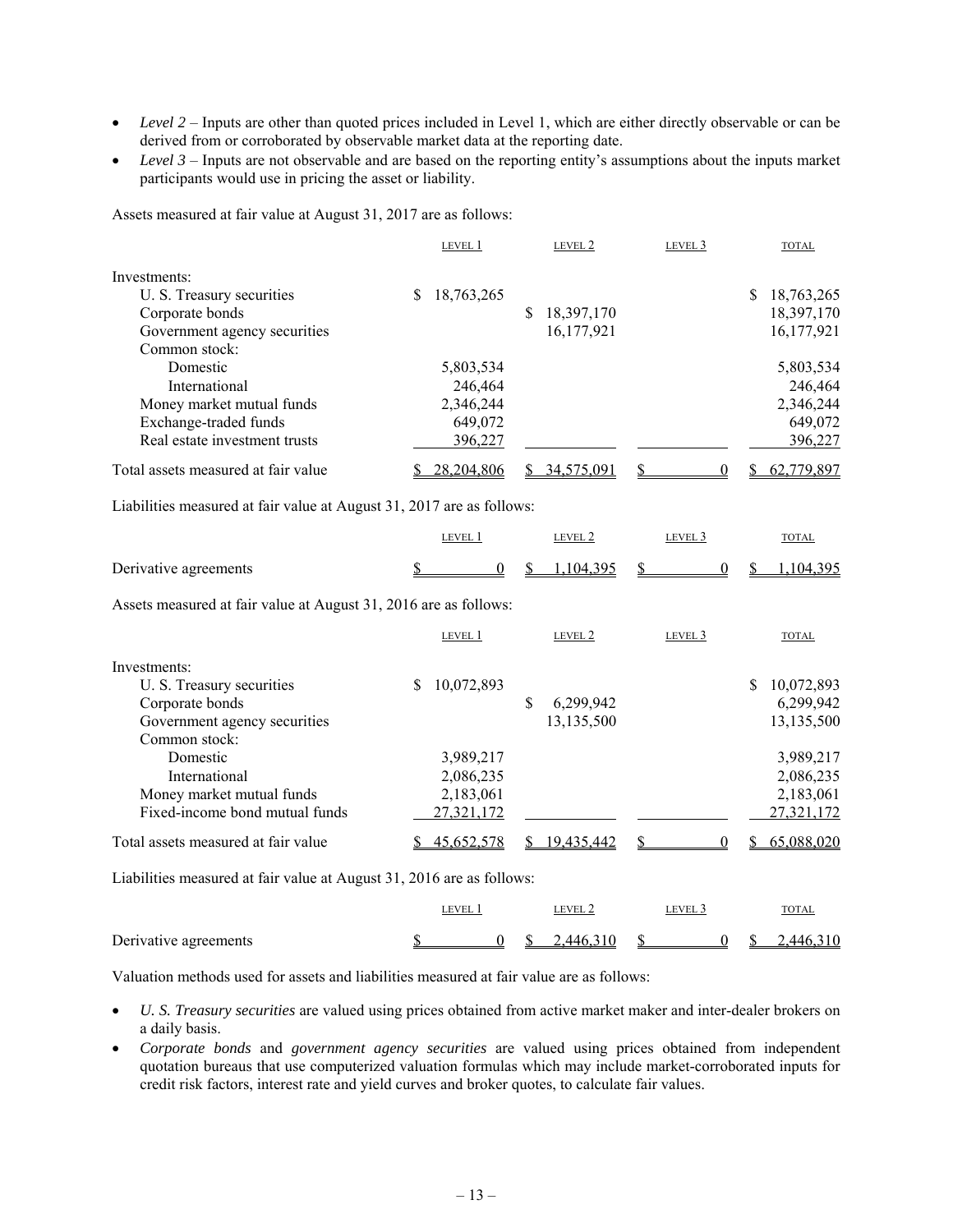- *Common stock, exchange-traded funds* and *real estate investment trusts* are valued at the closing price reported on the active market on which the individual securities are traded.
- *Mutual funds* are valued at the reported net asset value.
- *Derivative agreements* are valued by using independent quotation bureau valuation models which include cash flow analysis, credit spread and benchmark rate curves.

These valuation methods may produce a fair value that may not be indicative of net realizable value or reflective of future fair values. Furthermore, while the Association believes its valuation methods are appropriate, the use of different methods or assumptions could result in a different fair value measurement at the reporting date.

## **NOTE 5 – PROPERTY AND EQUIPMENT**

Property and equipment consists of the following:

|                                       | 2017          | 2016          |
|---------------------------------------|---------------|---------------|
| Land                                  | \$25,171,242  | \$25,091,822  |
| Buildings and improvements            | 250, 253, 307 | 252,456,156   |
| Furniture and equipment               | 25,528,675    | 26,615,987    |
| Vehicles                              | 2,238,605     | 2,172,870     |
| Construction in progress              | 5,475,857     | 4,909,452     |
| Total property and equipment, at cost | 308,667,686   | 311,246,287   |
| Accumulated depreciation              | (84,984,998)  | (86,607,660)  |
| Property and equipment, net           | \$223,682,688 | \$224,638,627 |

## **NOTE 6 – SPLIT-INTEREST AGREEMENTS**

The Association's investments include deferred giving vehicles subject to split-interest agreements. Two different types of agreements currently are maintained: Charitable Remainder Unitrusts and a Pooled Income Fund.

Charitable Remainder Unitrusts are time-restricted contributions not available to the organization until after the death of the donor, who, while living, receives a specified payout based on a fixed percentage of the market value of the invested funds. The Pooled Income Fund represents donations that are combined with other contributions and the total pool of funds is invested in equity securities, corporate bonds, and U. S. Treasury and government agency securities. Contributors receive a pro-rata share of the actual ordinary income of the fund until their death, at which point the donor's share of the pool becomes available to the Association.

## **NOTE 7 – DERIVATIVE AGREEMENTS**

The Association entered into interest rate swap agreements with banks that effectively converted its variable rate bonds to fixed rates. The terms of the interest rate swap agreements are as follows:

|                                                                                                                                                          |  | NOTIONAL AMOUNT |   |             | <b>FAIR VALUE</b> |             |  |             |
|----------------------------------------------------------------------------------------------------------------------------------------------------------|--|-----------------|---|-------------|-------------------|-------------|--|-------------|
| <b>TERMS</b>                                                                                                                                             |  | 2017            |   | <u>2016</u> |                   | 2017        |  | 2016        |
| The Association receives 65,00% of the<br>3-month USD-LIBOR-BBA floating rate<br>plus 190 basis points and pays 3.132%.<br>Terminates February 15, 2020. |  | 17,495,000      | S | 18,355,000  | S                 | (113, 847)  |  | (336,623)   |
| The Association receives $65.01\%$ of the<br>3-month USD-LIBOR-BBA floating rate<br>plus 135 basis points and pays 2.99%.<br>Terminates March 1, 2026.   |  | 35,530,000      |   | 37,225,000  |                   | (990,548)   |  | (2,109,687) |
| Total                                                                                                                                                    |  | 53.025.000      |   | 55,580,000  |                   | (1.104.395) |  | (2,446,310) |
|                                                                                                                                                          |  |                 |   |             |                   |             |  |             |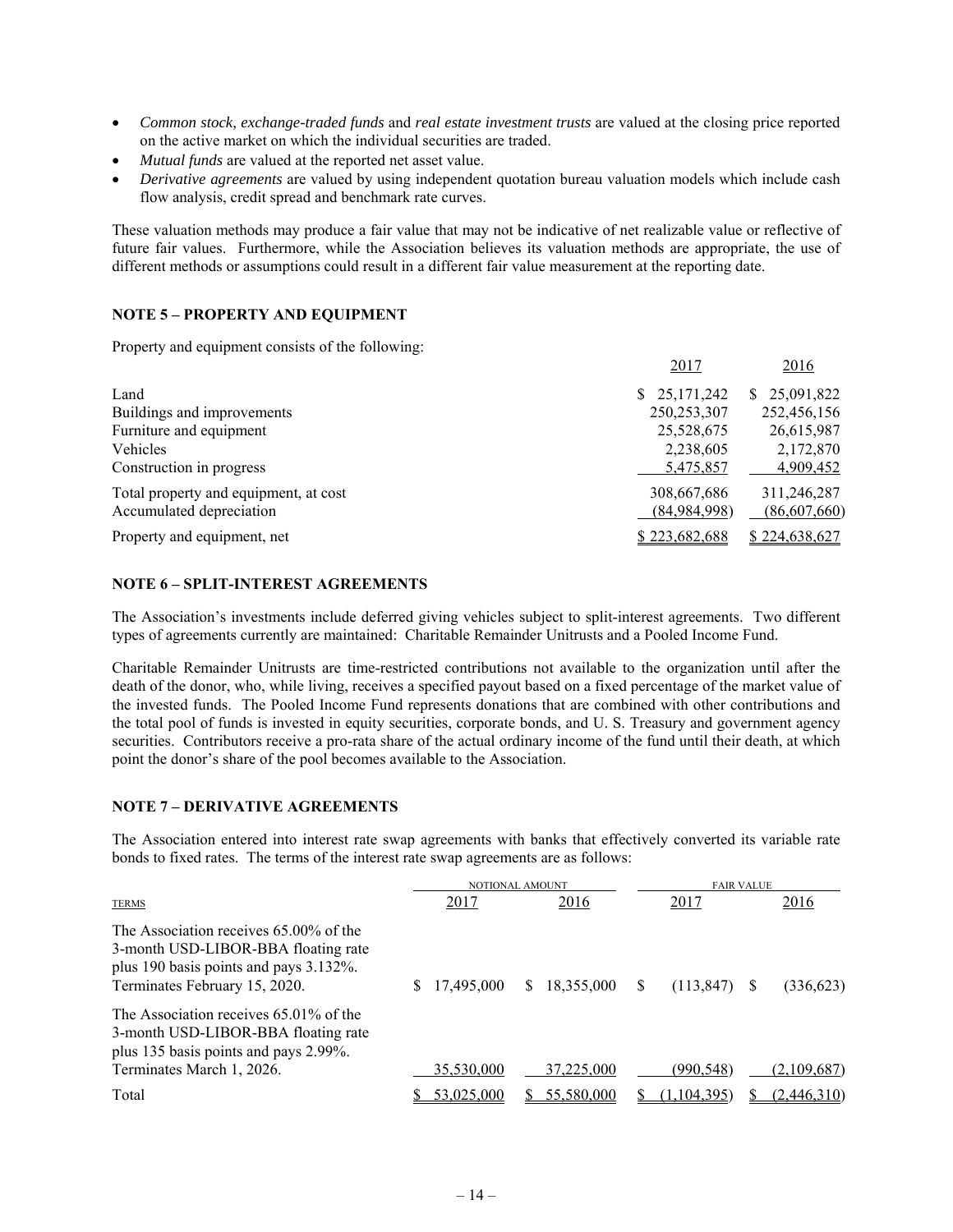### **NOTE 8 – BONDS PAYABLE**

In February 2013, on behalf of the Association, the Harris County Cultural Education Facilities Finance Corporation issued four bonds in the aggregate principal amount of \$151,625,000 (Series 2013 Bonds), the proceeds of which were used to refund outstanding Harris County Health Facilities Development Corporation revenue bonds (Series 2008 Bonds), fund the cost of issuance of the Series 2013 Bonds, and fund a debt service reserve fund securing only the Series 2013A Bonds.

In February 2016, on behalf of the Association, the Harris County Cultural Education Facilities Finance Corporation issued bonds in the aggregate principal amount of \$78,765,000 (Series 2016 A and B Bonds), the proceeds of which were used to refund outstanding Harris County Cultural Education Facilities Finance Corporation variable rate revenue refunding bonds (Series 2013B, C and D Bonds) and fund a portion of the cost of issuance of the Series 2016 Bonds.

The interest rate on the Series 2013A Bond is a fixed rate of 5% at August 31, 2017. The interest rate of the Series 2016A Bonds is a fixed rate of 2.7% during the initial period, which extended through February 4, 2016. After February 4, 2016, the interest rate is determined by a remarketing agent. The interest rate was 2.7% at August 31, 2017 and 2016. The interest rate of the Series 2016B Bonds is 65.01% of 3-month LIBOR plus 1.35% during the initial period, which extends through March 1, 2026. The interest rate was 2.13% at August 31, 2017 and 1.79% at August 31, 2016. The initial rates on the Series 2016 Bonds will be adjusted for any downgrade in rating of the current long-term senior debt rating below Baa3. The bonds contain various covenants related to fiscal operations and financial performance, including limitations on additional borrowings. The Series 2013 and 2016 Bonds are redeemable upon demand by the bondholders.

Additionally, the Association is required to maintain a cash balance at the Bank of New York of \$5,670,000, which is reported as bond proceeds held in trust on the statement of financial position at August 31, 2017 and 2016.

Principal amounts due under each bond are as follows:

|                                                                           | <b>SERIES</b><br>2013A  | <b>SERIES</b><br>2016A |   | <b>SERIES</b><br>2016B |   | 2017                                   |    | 2016                                     |
|---------------------------------------------------------------------------|-------------------------|------------------------|---|------------------------|---|----------------------------------------|----|------------------------------------------|
| Series 2013A<br>Series 2016A<br>Series 2016B                              | 63,305,000<br>S         | 37,025,000             | S | 35,530,000             | S | 63,305,000<br>37,025,000<br>35,530,000 | S. | 64,530,000<br>38, 365, 000<br>37,225,000 |
| Total bonds payable<br>Bond premium - Series 2013<br>Bond issuance costs: | 63,305,000<br>4,806,529 | 37,025,000             |   | 35,530,000             |   | 135,860,000<br>4,806,529               |    | 140,120,000<br>5,165,976                 |
| Series 2013<br>Series 2016                                                | (3,576,323)             | (309, 713)             |   | (297, 208)             |   | (3,576,323)<br>(606, 921)              |    | (3,746,624)<br>(636, 527)                |
| Bonds payable, net                                                        | 64,535,206              | 36,715,287             |   | 35,232,792             |   | \$136,483,285                          |    | 140.902.825                              |

Bonds payable are due in the fiscal years ended August 31 as follows:

| 2018                | 4,550,000<br>\$ |
|---------------------|-----------------|
| 2019                | 4,710,000       |
| 2020                | 4,865,000       |
| 2021                | 5,035,000       |
| 2022                | 5,205,000       |
| Thereafter          | 111,495,000     |
| Total bonds payable | \$135,860,000   |

Interest expense recognized and paid on bonds payable were approximately \$5,258,000 in 2017 and \$5,135,000 in 2016.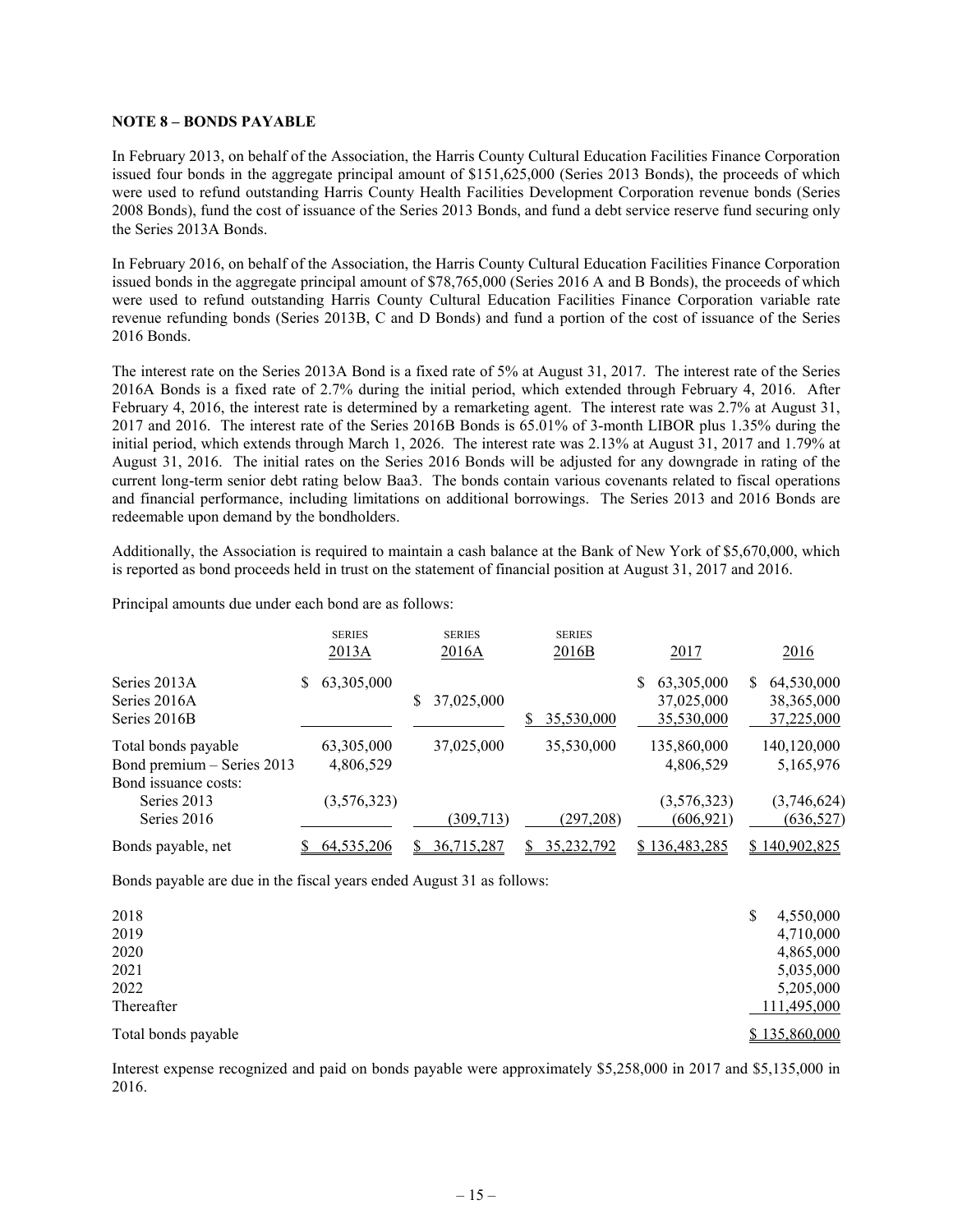## **NOTE 9 – TEMPORARILY RESTRICTED NET ASSETS**

Temporarily restricted net assets are available for the following purposes:

|                                                                    | 2017      | 2016      |
|--------------------------------------------------------------------|-----------|-----------|
| Capital projects                                                   | 5,009,752 | 2,760,654 |
| Time restricted for future periods                                 | 942,572   | 80,244    |
| Tellepsen YMCA                                                     | 632,183   | 1,063,414 |
| Pooled income fund beneficiary interest                            | 618,425   | 587,077   |
| Accumulated earnings on general endowment available for operations | 548,019   | 512,249   |
| Disaster relief assistance                                         | 71,756    |           |
| Total temporarily restricted net assets                            | 7,822,707 | 5,003,638 |

### **NOTE 10 – ENDOWMENTS**

The Foundation was established to assist the YMCA in meeting its operating needs. The Board of Directors of the Foundation has interpreted the Texas Uniform Prudent Management of Institutional Funds Act (TUPMIFA) as requiring the preservation of the fair value of the original gift as of the gift date of the donor-restricted endowment funds absent explicit donor stipulations to the contrary. As a result of this interpretation, the Foundation classifies the original value of gifts donated to the permanent endowment as permanently restricted net assets. The remaining portion of the donor-restricted endowment fund that is not classified as permanently restricted net assets is classified as temporarily restricted net assets until those amounts are appropriated for expenditure by the Foundation in a manner consistent with the standard of prudence prescribed by TUPMIFA. In accordance with TUPMIFA, the Foundation considers the following factors in making a determination to appropriate accumulated donor-restricted endowment funds:

- General economic conditions
- The possible effect of inflation and deflation
- The expected total return from income and the appreciation of investments
- Other resources of the YMCA
- The investment policies of the Foundation

Endowment net asset composition as of August 31, 2017 is as follows:

|                                                                              | <b>UNRESTRICTED</b> | <b>TEMPORARILY</b><br><b>RESTRICTED</b> |    | PERMANENTLY<br><b>RESTRICTED</b> | <b>TOTAL</b>           |
|------------------------------------------------------------------------------|---------------------|-----------------------------------------|----|----------------------------------|------------------------|
| Donor-restricted endowment funds<br>Board-designated general endowment funds | 7.386.946           |                                         |    | 1.798.627 \$ 1.471.107 \$        | 3.269.734<br>7,386,946 |
| Endowment net assets                                                         | 7.386.946           | 1.798.627                               | S. | 1.471.107                        | 10,656,680             |

Endowment net asset composition as of August 31, 2016 is as follows:

|                                                                              | <b>UNRESTRICTED</b> | <b>TEMPORARILY</b><br><b>RESTRICTED</b> | PERMANENTLY<br><b>RESTRICTED</b>                                                  | TOTAL      |
|------------------------------------------------------------------------------|---------------------|-----------------------------------------|-----------------------------------------------------------------------------------|------------|
| Donor-restricted endowment funds<br>Board-designated general endowment funds | 7,185,318           |                                         | $\frac{\$}{\$}$ 2.162.740 \ $\frac{\$}{\$}$ 1.371.107 \ $\frac{\$}{\$}$ 3.533.847 | 7.185.318  |
| Endowment net assets                                                         | 7.185.318           | 2.162.740                               | 1.371.107                                                                         | 10.719.165 |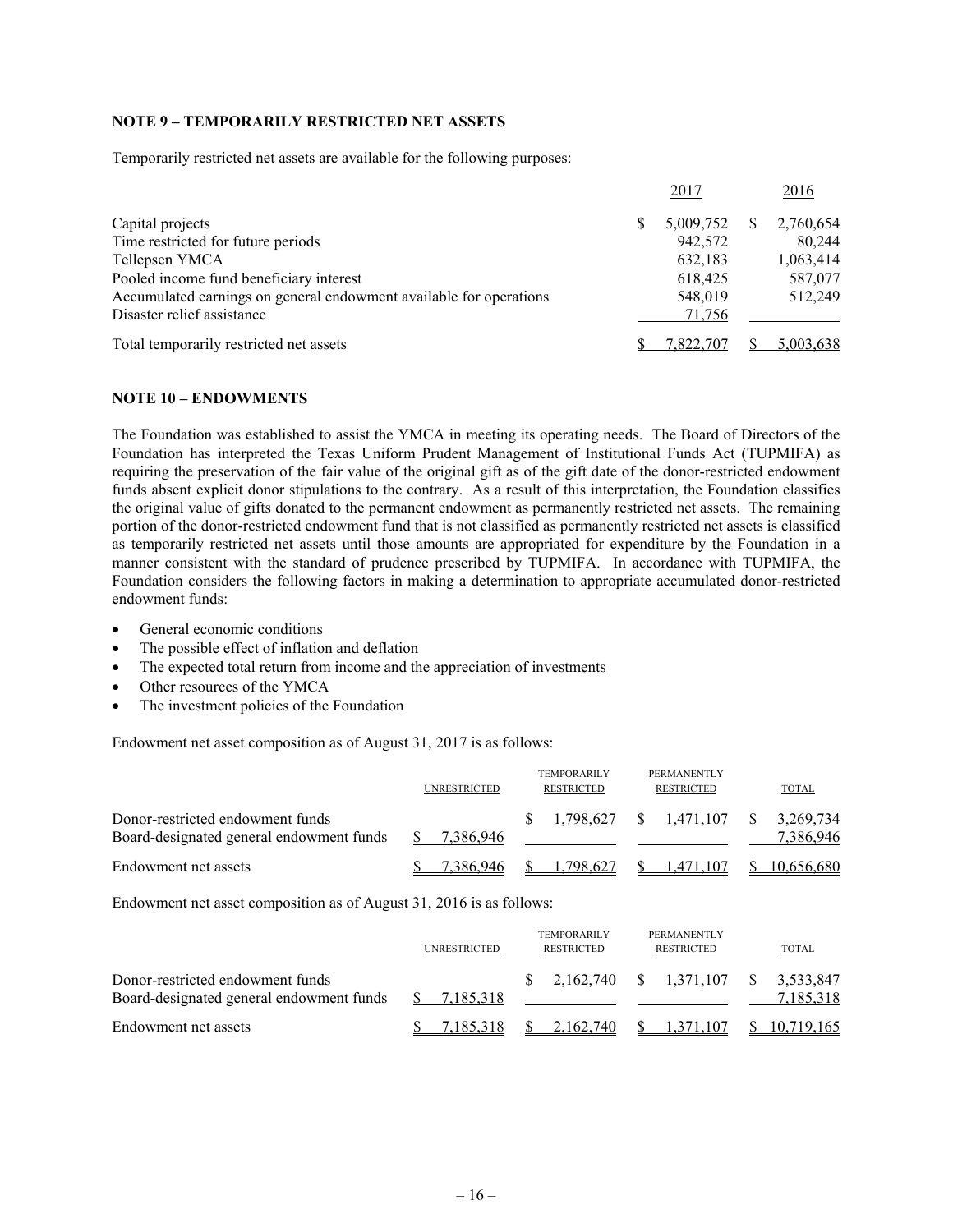Changes in endowment net assets are as follows:

|                                                                                                                | <b>UNRESTRICTED</b>             | <b>TEMPORARILY</b><br><b>RESTRICTED</b> | <b>PERMANENTLY</b><br><b>RESTRICTED</b> | <b>TOTAL</b>                    |
|----------------------------------------------------------------------------------------------------------------|---------------------------------|-----------------------------------------|-----------------------------------------|---------------------------------|
| Endowment net assets, September 1, 2015                                                                        | 6,713,635                       | 1,015,782<br><sup>S</sup>               | 1,371,107<br>S                          | 9,100,524                       |
| Investment return:<br>Interest and dividends<br>Net realized and unrealized gain<br>Investment management fees | 139,125<br>379,245<br>(47, 536) | 21,912<br>59,731<br>(7, 487)            |                                         | 161,037<br>438,976<br>(55, 023) |
| Net investment return                                                                                          | 470,834                         | 74,156                                  |                                         | 544,990                         |
| Contributions and other additions                                                                              | 131,019                         | 1,095,294                               |                                         | 1,226,313                       |
| Expenses                                                                                                       | (4,400)                         |                                         |                                         | (4,400)                         |
| Appropriation for distribution                                                                                 | (125,770)                       | (22, 492)                               |                                         | (148, 262)                      |
| Endowment net assets, August 31, 2016                                                                          | 7,185,318                       | 2,162,740                               | 1,371,107                               | 10,719,165                      |
| Investment return:<br>Interest and dividends<br>Net realized and unrealized gain<br>Investment management fees | 145,164<br>292,314<br>(40,399)  | 21,974<br>44,249<br>(6,115)             |                                         | 167,138<br>336,563<br>(46, 514) |
| Net investment return                                                                                          | 397,079                         | 60,108                                  |                                         | 457,187                         |
| Contributions and other additions                                                                              | 93,396                          | 300,116                                 | 100,000                                 | 493,512                         |
| Expenses                                                                                                       | (153, 421)                      |                                         |                                         | (153, 421)                      |
| Appropriation for distribution                                                                                 | (135, 426)                      | (24, 337)                               |                                         | (159,763)                       |
| Transfer to affiliate                                                                                          |                                 | (700,000)                               |                                         | (700,000)                       |
| Endowment net assets, August 31, 2017                                                                          | 7,386,946<br>S                  | 1,798,627<br>S                          | 1,471,107<br>S                          | 10,656,680<br>S                 |

From time to time, the fair value of assets associated with individual donor-restricted endowment funds may fall below the level that the donor or TUPMIFA requires the Foundation to retain as a fund of perpetual duration. Deficiencies of this nature result from unfavorable market fluctuations and continued appropriations for certain programs that are deemed prudent by the Board of Directors of the Foundation and are reported in unrestricted net assets. There were no such deficiencies at August 31, 2017 and 2016.

## Investment Policies and Strategy

The purpose of the Foundation is to provide an endowment fund that will support the YMCA for generations to come. The Foundation's strategic asset allocation is based on this long-term perspective.

The Foundation has adopted investment policies for endowment assets that attempt to maximize return within reasonable and prudent levels of risk determined from one or more asset allocation studies conducted from time to time, as well as to maintain the purchasing power of the current assets and all future contributions. Endowment assets include those assets of donor-restricted funds that the Foundation must hold in perpetuity or for a donorspecified period, as well as board-designated funds. Under this policy, as approved by the Board of Directors of the Foundation, the assets of the Foundation are invested in a manner that will seek to maintain an appropriate, diversified asset allocation based on a total return policy that is compatible with a flexible spending policy, while still having the potential to produce positive real returns.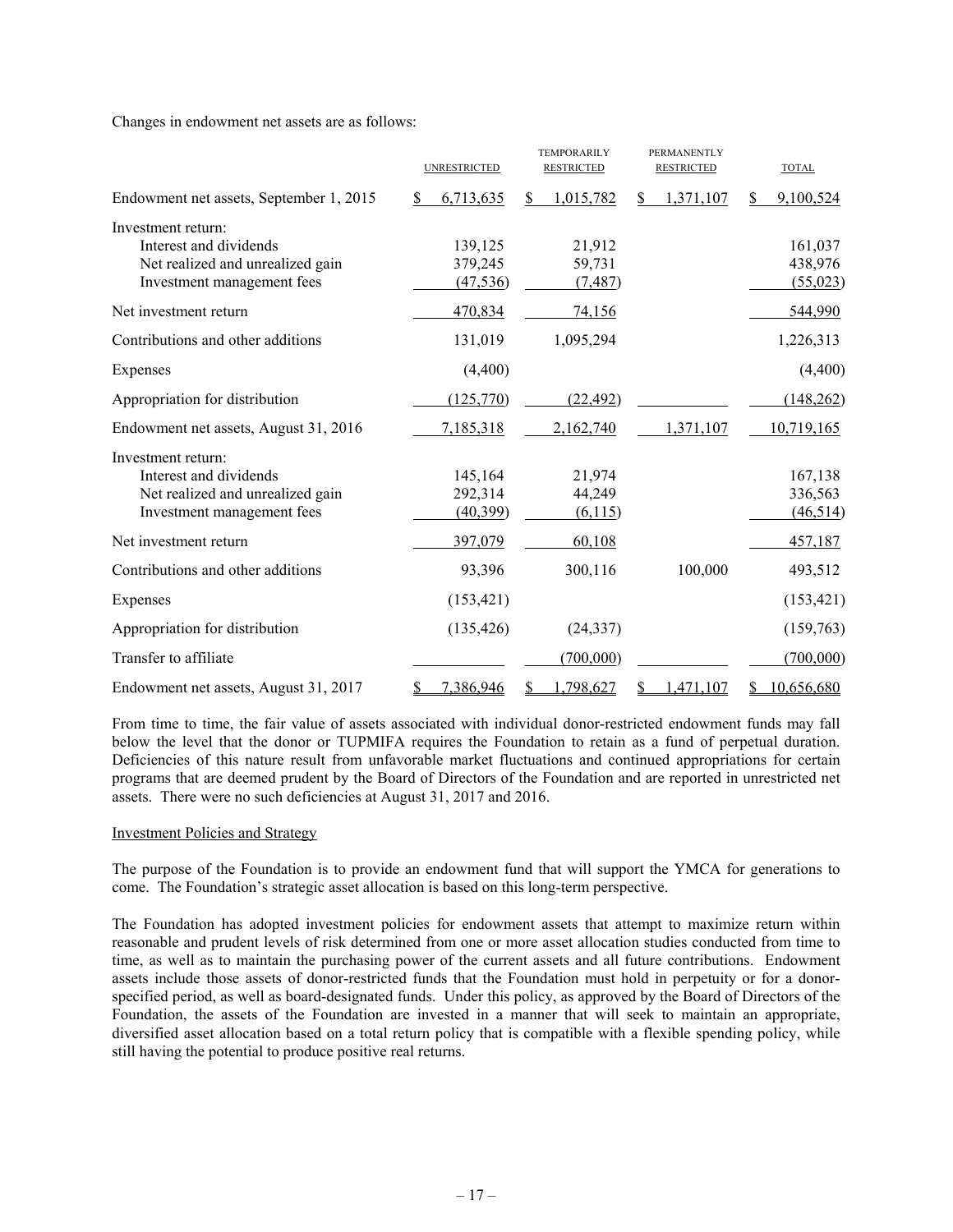### Spending Policy

The Foundation has a policy of appropriating net investment return on the general fund toward operations and program delivery. The Foundation distributes 50% of the sum of net realized gains (losses), interest and dividends, less management fees as of the August 31<sup>st</sup> fiscal year for the upcoming fiscal year on all restricted and general funds with assets valued at or above \$10,000 as of the previous year-end date. If the sum of net realized gains (losses) and interest and dividends is less than zero, no distribution will be made. However, in the event that the YMCA is unable to fulfill their current mission, the Board of Directors of the Foundation may authorize distributions to meet the YMCA's objectives. These policies are consistent with the Foundation's objective to maintain the purchasing power of the investments held in perpetuity or for a specific term, as well as to provide additional real growth through new gifts and investment return.

## **NOTE 11 – GOVERNMENT GRANTS AND CONTRACTS**

The Association is the recipient of government grants and contracts from various federal, state, and local agencies. Should these contracts not be renewed, a replacement for this source of support may not be forthcoming and related expenses would not be incurred. Government contract revenue includes the following:

|                                               | 2017         | 2016                       |
|-----------------------------------------------|--------------|----------------------------|
| Federal grants and contracts:                 |              |                            |
| U. S. Department of Health and Human Services | \$15,777,522 | 9,492,272<br><sup>\$</sup> |
| U. S. Department of State                     | 1,577,868    | 1,527,988                  |
| U. S. Department of Justice                   | 307,946      | 257,612                    |
| U. S. Department of Homeland Security         | 161,894      | 128,132                    |
| Total federal grants and contracts            | 17,825,230   | 11,406,004                 |
| Colleges                                      | 131,826      | 285,982                    |
| School districts                              | 83,514       | 48,661                     |
| County                                        | 141,075      | 131,856                    |
| Total government grants and contracts         | 18.181.645   | 11,872,503                 |

The Association's government grants require fulfillment of certain conditions as set forth in grant contracts and are subject to review and audit by the awarding agencies. Such reviews and audits could result in the discovery of unallowable activities and unallowable costs. Consequently, any of the funding sources may, at their discretion, request reimbursement for expenses or return of funds as a result of non-compliance by the Association with the terms of the contracts. Management believes such disallowances, if any, would not be material to the Association's financial position or changes in net assets.

## **NOTE 12 – EMPLOYEE BENEFIT PLAN**

The Association participates in a defined contribution retirement plan administered by the Young Men's Christian Association Retirement Fund. Employees may elect to participate following two years of service. The Association contributes 12% of the eligible employee's compensation into the plan. The Association contributed approximately \$3,338,000 and \$3,337,000 to this plan during the years ended August 31, 2017 and 2016, respectively.

## **NOTE 13 – LEASES**

The Association leases certain office space and office equipment used in its operations. Operating lease payments for the years ended August 31, 2017 and 2016 were approximately \$331,000 and \$879,000, respectively.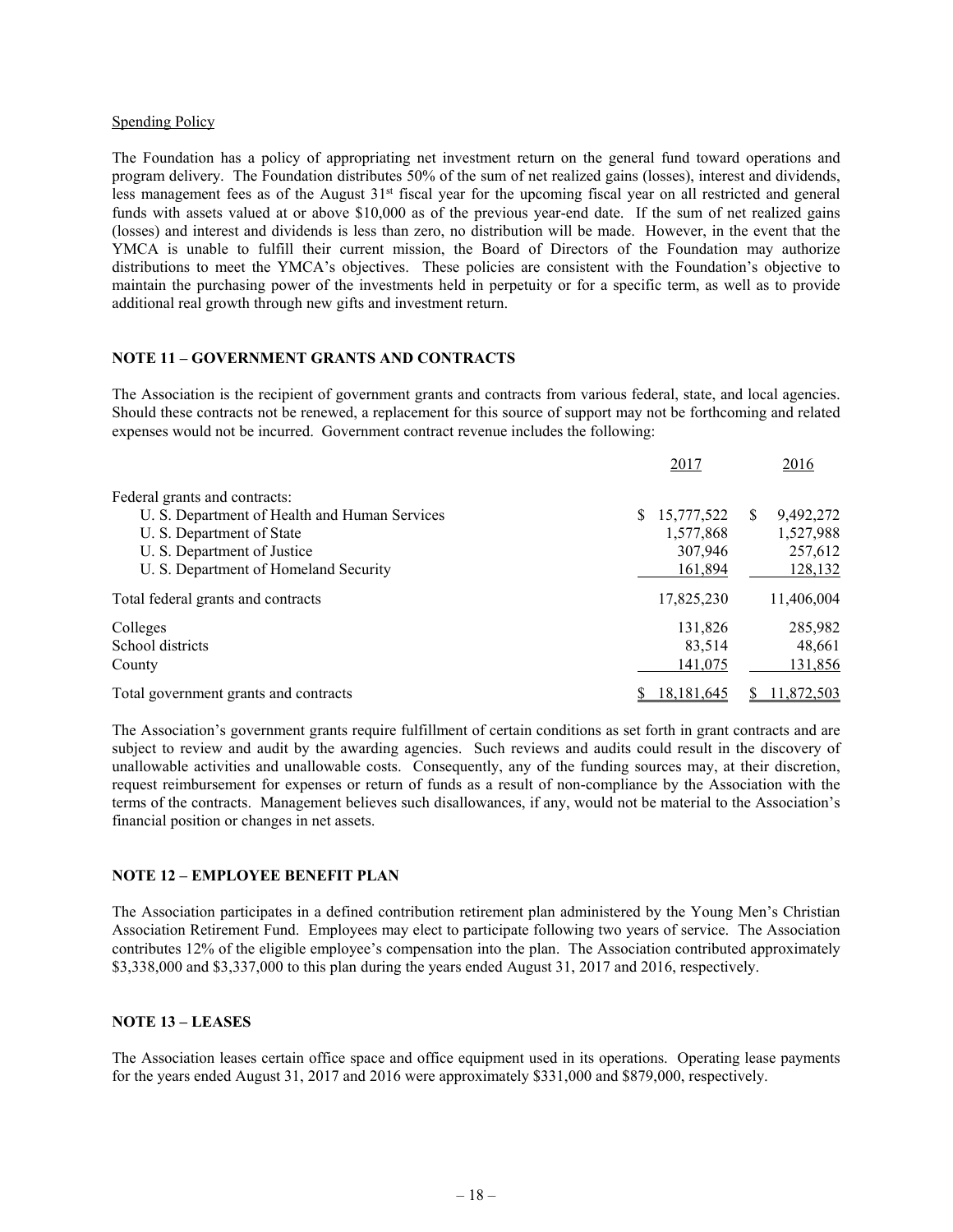As of August 31, 2017, the future minimum annual lease payments under these noncancellable operating leases are as follows:

| 2018<br>2019 | \$<br>320,538<br>326,007 |
|--------------|--------------------------|
| 2020<br>2021 | 326,007<br>163,004       |
| Total        | 1,135,556                |

## **NOTE 14 – INVOLUNTARY CONVERSION**

Over twenty facilities experienced some degree of damage as a result of Hurricane Harvey. Although much of the damage was minor enough for the centers to only be closed for a few days, four centers experienced significant flooding and damage. Of those four, two will not reopen, although operations will continue in both of those communities in various capacities. The remaining two centers are currently under construction with anticipated openings this summer.

A loss on involuntary conversion of \$9,313,503 was recognized in fiscal year 2017 as a result of the impairment of the buildings and equipment. As of August 31, 2017, no potential insurance proceeds for repair and replacement of the facilities have been recognized.

### **NOTE 15 – SUBSEQUENT EVENTS**

Management has evaluated subsequent events through February 6, 2018, which is the date that the financial statements were available for issuance. As a result of this evaluation, no events were identified that are required to be disclosed or would have a material impact on reported net assets or changes in net assets.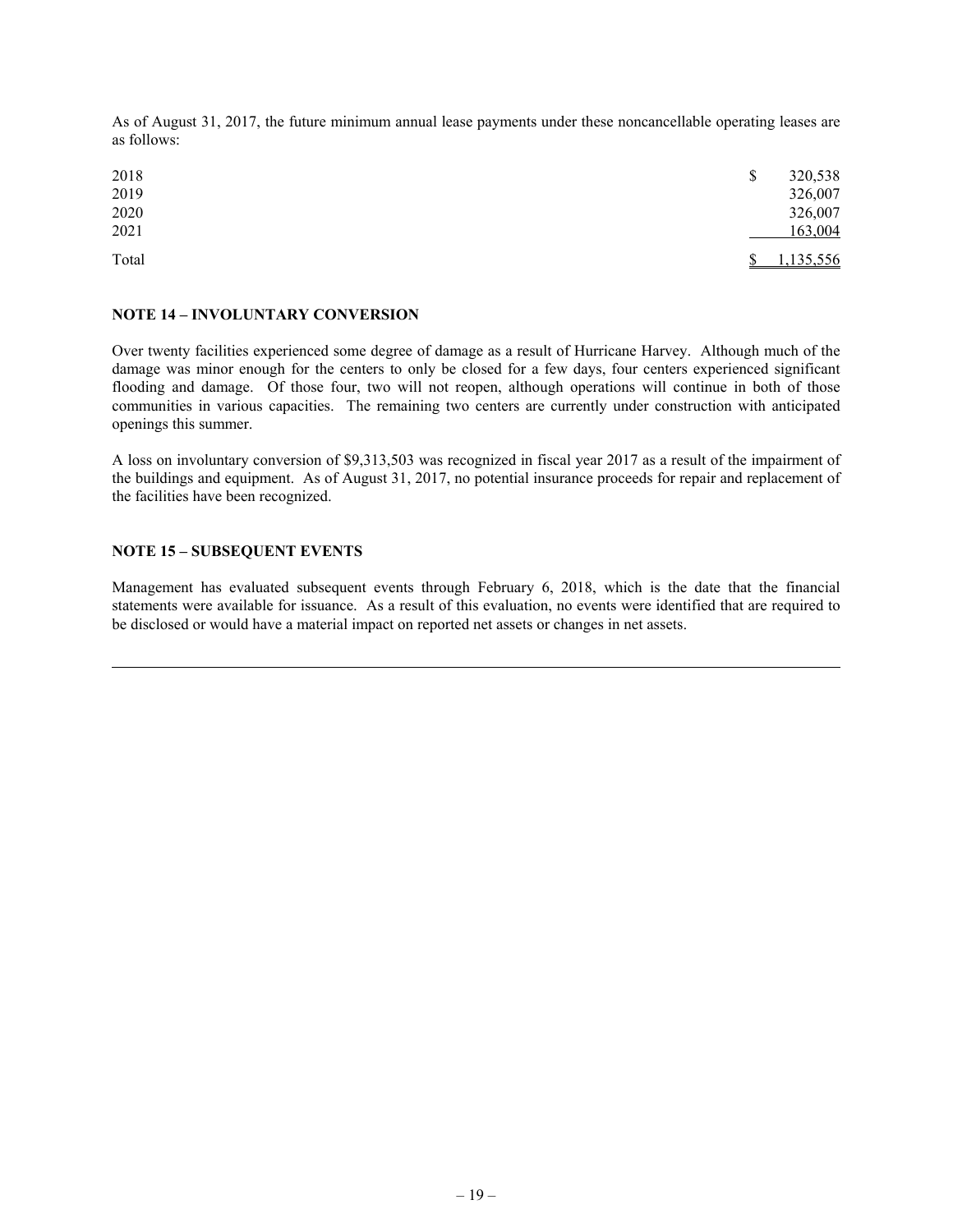Consolidating Statement of Financial Position as of August 31, 2017

|                                                                                                                                                                                                                                                                                   | <b>YMCA</b>                                                                                               | <b>FOUNDATION</b>                                 | <b>ELIMINATIONS</b>    | CONSOLIDATED                                                                                                                   |
|-----------------------------------------------------------------------------------------------------------------------------------------------------------------------------------------------------------------------------------------------------------------------------------|-----------------------------------------------------------------------------------------------------------|---------------------------------------------------|------------------------|--------------------------------------------------------------------------------------------------------------------------------|
| <b>ASSETS</b>                                                                                                                                                                                                                                                                     |                                                                                                           |                                                   |                        |                                                                                                                                |
| Cash<br>Accounts receivable<br>United Way allocation receivable<br>Operating pledges receivable, net<br>Prepaid expenses and other assets                                                                                                                                         | \$<br>1,487,878<br>2,181,196<br>771,799<br>1,768,932<br>1,196,264                                         | 158,325<br>\$                                     |                        | $\mathbb{S}$<br>1,646,203<br>2,181,196<br>771,799<br>1,768,932<br>1,196,264                                                    |
| Investments<br>Bond proceeds held in trust<br>Cash restricted for building construction<br>Pledges receivable restricted for building                                                                                                                                             | 52,171,964<br>5,670,000<br>783,500                                                                        | 10,618,934                                        |                        | 62,790,898<br>5,670,000<br>783,500                                                                                             |
| construction, net                                                                                                                                                                                                                                                                 | 4,167,772                                                                                                 |                                                   |                        | 4,167,772                                                                                                                      |
| Property and equipment, net                                                                                                                                                                                                                                                       | 223,682,688                                                                                               |                                                   |                        | 223,682,688                                                                                                                    |
| <b>TOTAL ASSETS</b>                                                                                                                                                                                                                                                               | \$293,881,993                                                                                             | 10,777,259                                        | \$<br>$\boldsymbol{0}$ | \$304,659,252                                                                                                                  |
| <b>LIABILITIES AND NET ASSETS</b><br>Liabilities:<br>Accounts payable<br>Construction payable<br>Accrued expenses<br>Funds held for others<br>Deferred revenue<br>Split-interest agreement liabilities<br>Derivative agreements<br>Bonds payable, net<br><b>Total liabilities</b> | \$<br>4,354,894<br>991,958<br>3,596,434<br>12,616<br>3,053,401<br>1,104,395<br>136,483,285<br>149,596,983 | \$<br>120,579<br>120,579                          |                        | $\mathbb{S}$<br>4,354,894<br>991,958<br>3,596,434<br>12,616<br>3,053,401<br>120,579<br>1,104,395<br>136,483,285<br>149,717,562 |
| Net assets:<br>Unrestricted<br>Temporarily restricted<br>Permanently restricted<br>Total net assets                                                                                                                                                                               | 138,260,930<br>6,024,080<br>144,285,010                                                                   | 7,386,946<br>1,798,627<br>1,471,107<br>10,656,680 |                        | 145,647,876<br>7,822,707<br>1,471,107<br>154,941,690                                                                           |
| TOTAL LIABILITIES AND NET ASSETS                                                                                                                                                                                                                                                  | \$293,881,993                                                                                             | 10,777,259<br>\$                                  | \$<br>$\boldsymbol{0}$ | \$304,659,252                                                                                                                  |